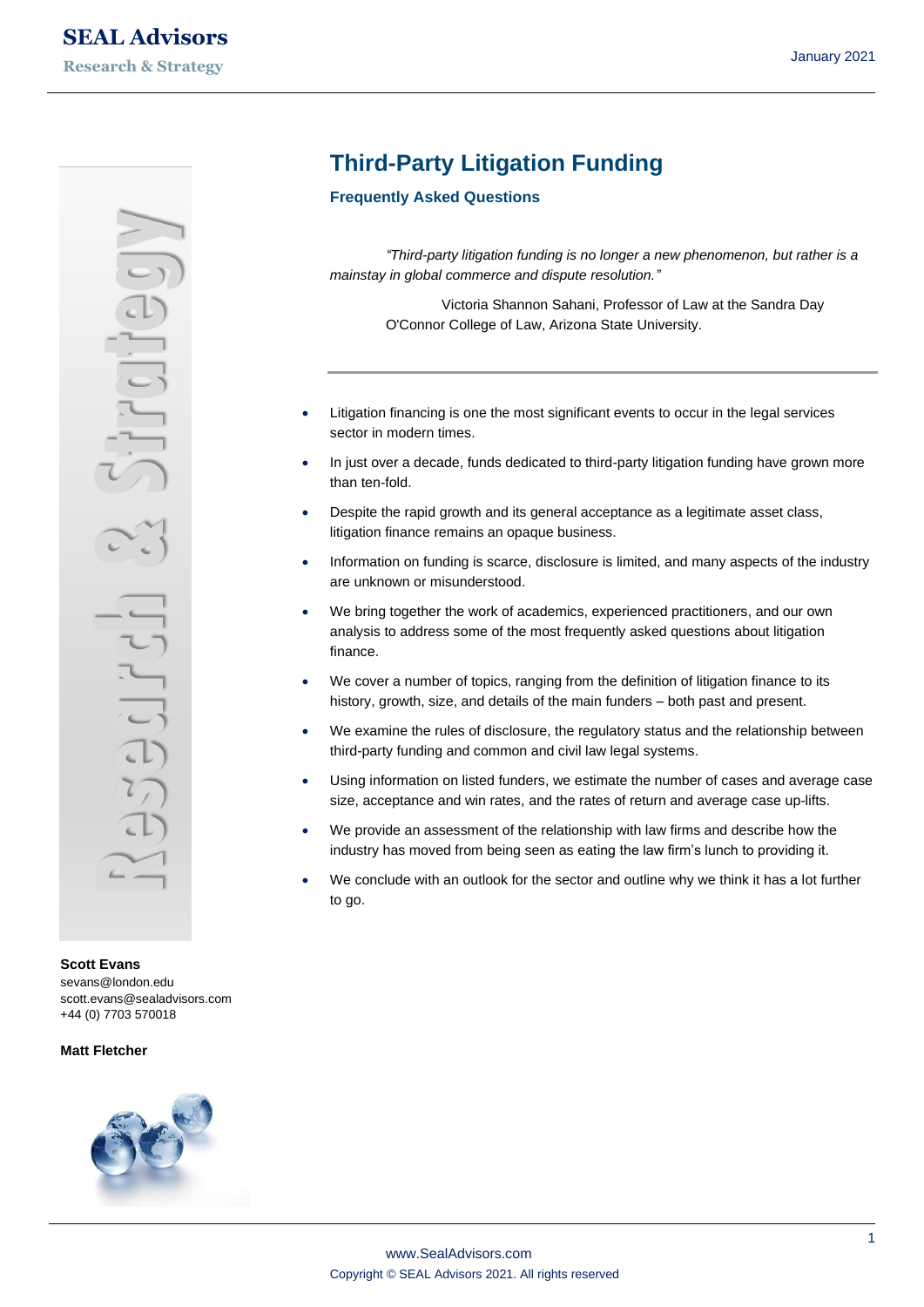#### **15 frequently asked questions**

# **Litigation finance can take many different forms**

**Champerty and maintenance**

#### **Introduction**

Litigation financing is one of the most significant events to occur in the legal services sector in modern times. In just over a decade, funds dedicated to third-party litigation funding have grown more than ten-fold and it is now viewed as a legitimate alternative asset class. Despite its growth and its move from the side-lines to the mainstream, there are many aspects of litigation financing that remain unclear, unknown, or misunderstood. It is an opaque business where disclosure is limited, its legal status is not always well defined and information is often hard, or sometimes impossible, to find. In this review, we attempt to provide a guide for beginners and experienced practitioners alike by addressing 15 frequently asked questions. We begin by looking at the background, the history, and the development of litigation finance. This is followed by addressing questions on regulation, disclosure, and the role of class actions. We then look at the size of the market, the main funders, win rates, rates of return, and the size of case wins. Our final section covers the relationship between litigation funders and law firms and the possibility of a secondary market. We conclude with a brief overview of the outlook for the sector over the near and medium term.

#### **1. What is litigation finance?**

At its most basic level litigation finance describes the situation when one party funds another party's costs of litigation. It includes contingency fees and conditional fee arrangements (CFA), insurance subrogation, recourse and non-recourse litigation loans, bankruptcy claims trading, before and after-the-event insurance and a host of other arrangements whereby an organisation or person providing finance is not the owner of the claim. Funding can be provided by professional litigation funders, law firms, insurance companies, hedge funds, family offices, specialist debt providers, public interest groups, or private individuals. It can be provided for commercial or consumer litigation, individual claims or class actions and for profit or for philanthropic reasons. It can be provided to plaintiffs or defendants. It has existed in some form or other for a long-time, and according to Velchik & Zhang<sup>1</sup> (2019) can be traced back to the ancient Greeks.

Third-party litigation funding (TPLF) is the practice where an investor unconnected with a legal action finances all or part of a claimant's legal costs with a view to making a profit<sup>2</sup>. In the event the case fails (either prior to judgement or due to adverse judgement), the funder loses its investment and has no entitlement to any payments. In the event the case is successful (either due to an out-of-court settlement or positive judgement), the investor is entitled to a pre-agreed fee. In short, TPLF is where the claimant sells part or all of his or her rights to the claim, in exchange for non-recourse funding.

It is TPLF and in particular, the use of it for funding high-value commercial litigation, that has attracted the most attention. It is this form of litigation financing that has grown from a standing start to a multi-billion-dollar industry in just over a decade.

#### **2. When, where and why did TPLF start?**

It is almost impossible to read anything about the background to TPLF without having to understand the relevance of the ancient doctrines of *maintenance* and *champerty*. These date back to medieval England and refer to the offence of improperly encouraging litigation (*maintenance*) and funding a third-party litigation for profit<sup>3</sup> (*champerty*, a species

<sup>1</sup> Velchik & Zhang (2019), 'Islands of Litigation Finance', *Stanford Journal of Law, Business & Finance*, Vol: 24:1, 2019.

<sup>2</sup> See Veljanovski (2012), 'Third Party Litigation Funding in Europe', *Journal of Law, Economics and Policy*, Vol. 8, 2012.

<sup>3</sup> See Legg et al (2010, *Litigation Funding in Australia*, paper presented by Michael Legg at the Law Society of New South Wales Young Lawyers.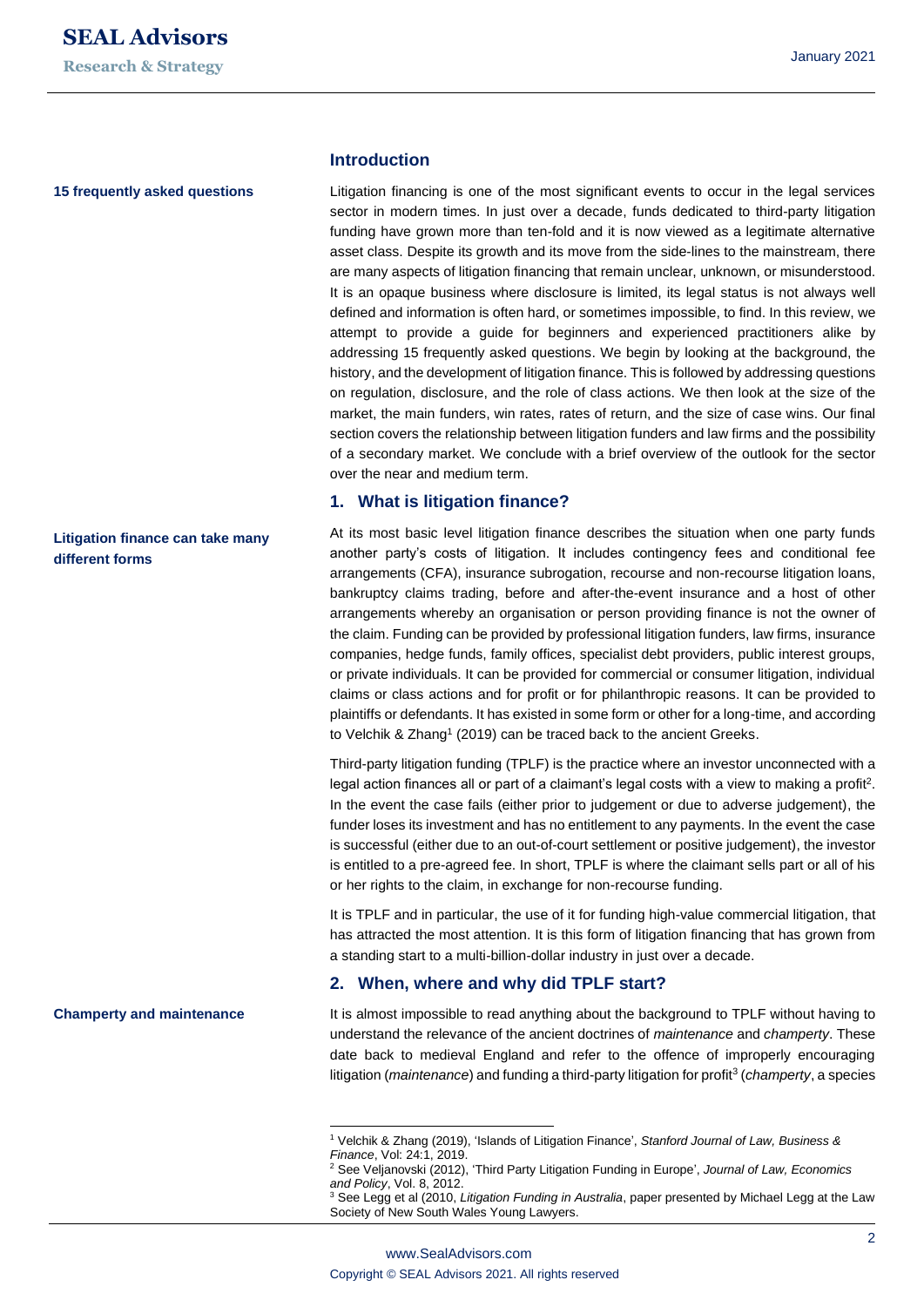**Origins in Australia**

**Turning point was the funding of** 

**class actions**

of maintenance<sup>4</sup>). A related offence was *barratry* which referred to stirring up vexatious claims. All three were enacted in an attempt to stop the rich and powerful "noblemen" of medieval England buying up claims against debtors for their own (usually corrupt) gain. As Velchik and Zhang note *"[the] doctrines of maintenance, champerty, and barratry thus arose in a medieval context where judges lacked independence, jurors were untrustworthy, and litigating claims under the common law system was complicated*. What is surprising is that such civil laws which date back to the 1400s were, until relatively recently, the main reason why TPLF was prohibited in most common-law countries.

While the offences of maintenance and champerty were abolished in England & Wales in 1967 with the enactment of the Criminal Law Act $5$ , TPLF actually has its origins in Australia. It began in the 1990s when a handful of individual states no longer recognised maintenance and champerty as crimes or torts<sup>6</sup>. New South Wales, the most populous state of Australia, went further and formerly abolished the offences with the 1993 Maintenance, Champerty and Barratry Abolition Act. This did not automatically ensure that TPLF was legal, but it did remove one of the major obstacles that had prohibited its use. In the early 1990s, Australian law formerly allowed the use of TPLF in insolvency claims. The rationale behind this was companies that found themselves in the process of going bankrupt and had no financial resources could enter into a formal contract with third-party financers to fund pre-existing claims they could not otherwise afford to pursue. As Sahani (2019) highlights this was effectively the starting point of TPLF and is how the oldest of Australian litigation funders, IMF came into being. IMF later became IMF Bentham which merged with Omni Bridgeway to become the second largest (listed) litigation funder after Burford Capital.

Along with allowing the use of TPLF for insolvency, an important milestone in Australia was the legalisation of class action lawsuits. As we discuss later, an important aspect of the Australian approach to class actions has been the use of "opt-in" as opposed to "optout" (as is the case in the US) making it much easier for litigation funders to finance class actions in the country.

The watershed moment for TPLF, however, was in 2006 with the ruling by Australia's High Court on *Campbells Cash and Carry Pty vs Fostif*. <sup>7</sup> This was the point at which clarity was brought to the legal situation of using third-party funding in the states that had abolished maintenance. Maya Steinitz<sup>8</sup> highlights in a 2011 research paper that one of the noticeable aspects of the Fostif case was, "*The third-party funder actively searched for and propositioned potential plaintiffs in the case. Importantly, the funding agreement permitted the funder to conduct representative proceedings, choose the attorney (who regarded the funder as its client), and settle with the defendants for seventy-five percent of the amount claimed*."

The court ruled that the funder arrangements were allowable and whilst stating it was necessary to ensure adequate supervision and no breach of ethics given the involvement of the third-party in the case proceedings, the court made it clear it was hesitant to interfere with agreements made by people of "*full age and capacity…untainted by*

<sup>&</sup>lt;sup>4</sup> Note: champerty is a species of maintenance meaning it cannot exist without the latter.

<sup>&</sup>lt;sup>5</sup> It is worth noting that while the legislation abolished maintenance and champerty, the details of the law change allowed courts in England and Wales to operate with a great deal of discretion with regard to whether cases were contrary to public policy. This left considerable uncertainty surrounding the legality of third-party financing.

<sup>6</sup> See Sahani (2019), 'A Brief History of Litigation Finance', *The Practice*, Vol. 5, Issue 6, September/October.

 $7$  Fostif involved a litigation funder who sought to fund a litigation allowing small tobacco retailers to recover license fees from wholesalers.

<sup>8</sup> See Steinitz (2011), 'Whose Claim is This Anyway? Third-Party Litigation Funding', *Minnesota Law Review*, Vol. 95.4, 2011 (first written in 2010).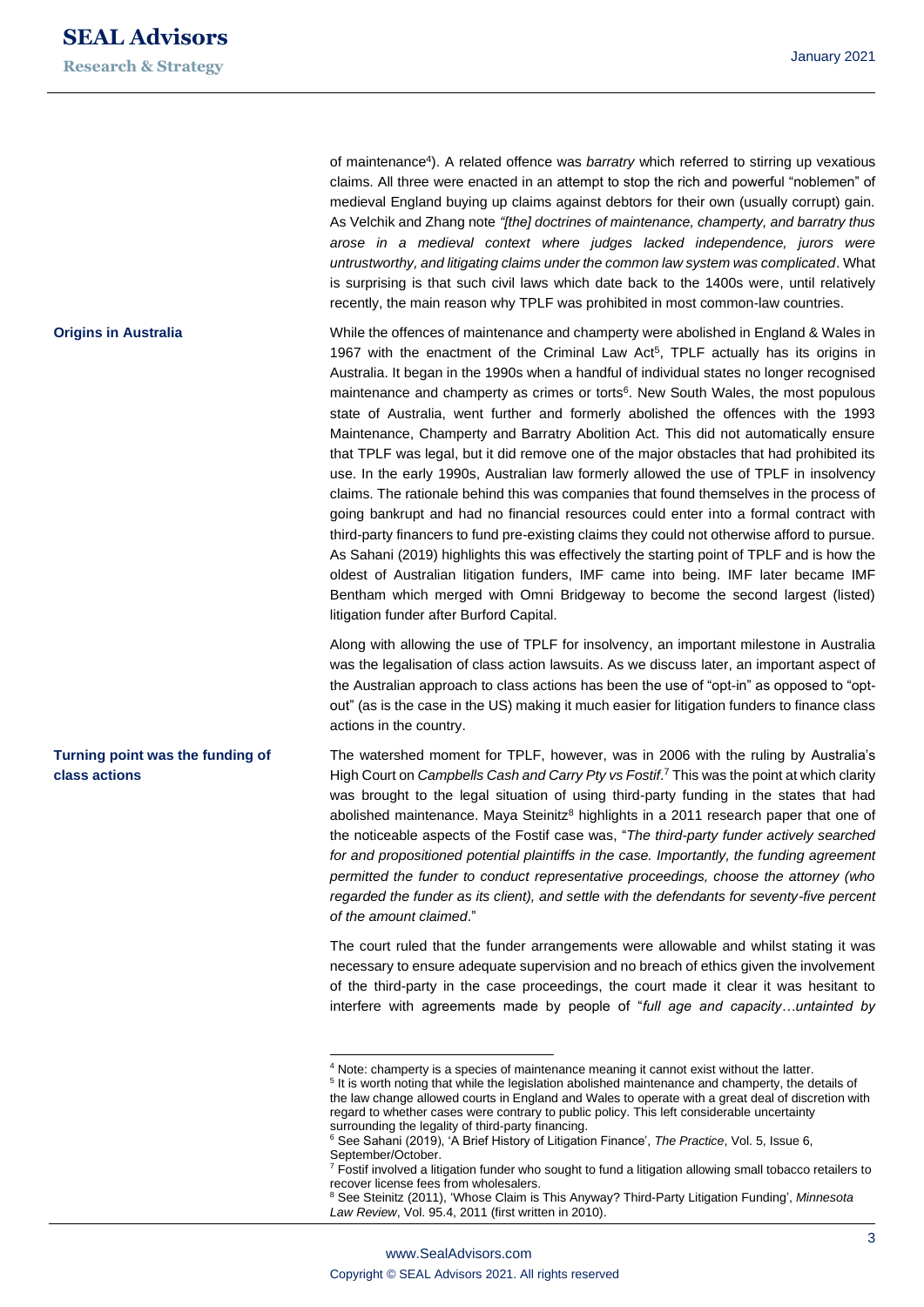#### **The US was late to the party**

**TPLF most developed in common law countries**

**Civil law has its origins in Roman Law**

infirmity<sup>"9</sup>. Following this ruling, the Australian TPLF market took off. This was closely followed by the UK (or more precisely England and Wales<sup>10</sup>) and more recently Canada.

The US was relatively slow to adopt the use of TPLF but has since become the largest market in the world for third-party funding. The slow start was in part due to an already well-established contingency fee system and a tight hold on the financing of litigation by the incumbent law firms. Reticence to adopt to the new form of financing was also a result of a very unsupportive position taken by the influential US Chamber Institute for Legal Reform which viewed (and still does) TPLF as threatening the client-attorney relationship and having no interest in "vindicating a plaintiff's rights"<sup>11</sup> . There was also the added complication that the approach to champerty and maintenance and the legality of TPLF is based on State, rather than Federal law. This has meant the use of TPLF is dependent on the prevailing state laws and its interpretation by the state courts. In general, champerty and maintenance has either been abolished or no longer recognised in the majority of US states and third-party litigation funding has become an increasingly accepted part of the civil litigation system.

Most civil law countries have been slower to embrace TPLF despite the lack of maintenance and champerty laws or related legislation prohibiting its use. We discuss this in more detail in next section, but as it stands the growth in the use of TPLF in civil law countries has tended to have been limited to Austria, Germany, the Netherlands, and Switzerland.

#### **3. What is the relationship between common law, civil law, and litigation finance?**

In the previous section we highlighted the importance of the common law torts of maintenance and champerty and how these, until relatively recently, had restricted the development of TPLF. We also mentioned that in countries that have adopted a civil law legal system (where these doctrines have never applied), TPLF has been slow to develop. This seems counter-intuitive as it would be logical to assume that in regions where the prohibiting factors did not exist, TPLF should have thrived. To understand why this has not been the case it is worthwhile taking a closer look at the differences between the common and civil law systems.

A good starting point is the World Bank Legal Resource Centre which provides a background to the history of common and civil  $\text{law}^{\{12\}}$ . They describe common law systems as those that tend to be former British colonies or protectorates where the English law system was either adopted or imposed. This includes regions such as the US, Canada, Australia, New Zealand, Hong Kong, and Singapore. The main features of a common law system are: the constitutions are quite often unwritten and/or not based on a set of codified laws, judicial decisions are binding, and there is extensive freedom of contract.

Civil law countries tend to be those that were former French, Dutch, German or Portuguese colonies or protectorates. In terms of the number of countries this is considerably more than common law countries as it includes most of Central and Eastern Europe, most of East Asia and the majority of Central and South America. Compared to common law, the civil law system tends to be codified (i.e., a written constitution) with its origins coming from Roman Law. It is generally more prescriptive than common law and there is little scope for judge-made law as only legislative enactments are considered

<sup>&</sup>lt;sup>9</sup> High Court of Australia (2006), Gleeson, CJ, Gummow, Kirby, Hayne, Callinan, Heydon and Crennam JJ.

<sup>&</sup>lt;sup>10</sup> Champerty and maintenance has never been a part of Scottish law and there has not been a prohibition of litigation funding.

<sup>&</sup>lt;sup>11</sup> US Chamber Institute for Legal Reforms (2009), 'Selling Lawsuits, Buying Trouble. Third-Party Litigation Funding in the United States', October 2009.

<sup>&</sup>lt;sup>12</sup> World Bank Group, Key features of Common Law or Civil Law Systems.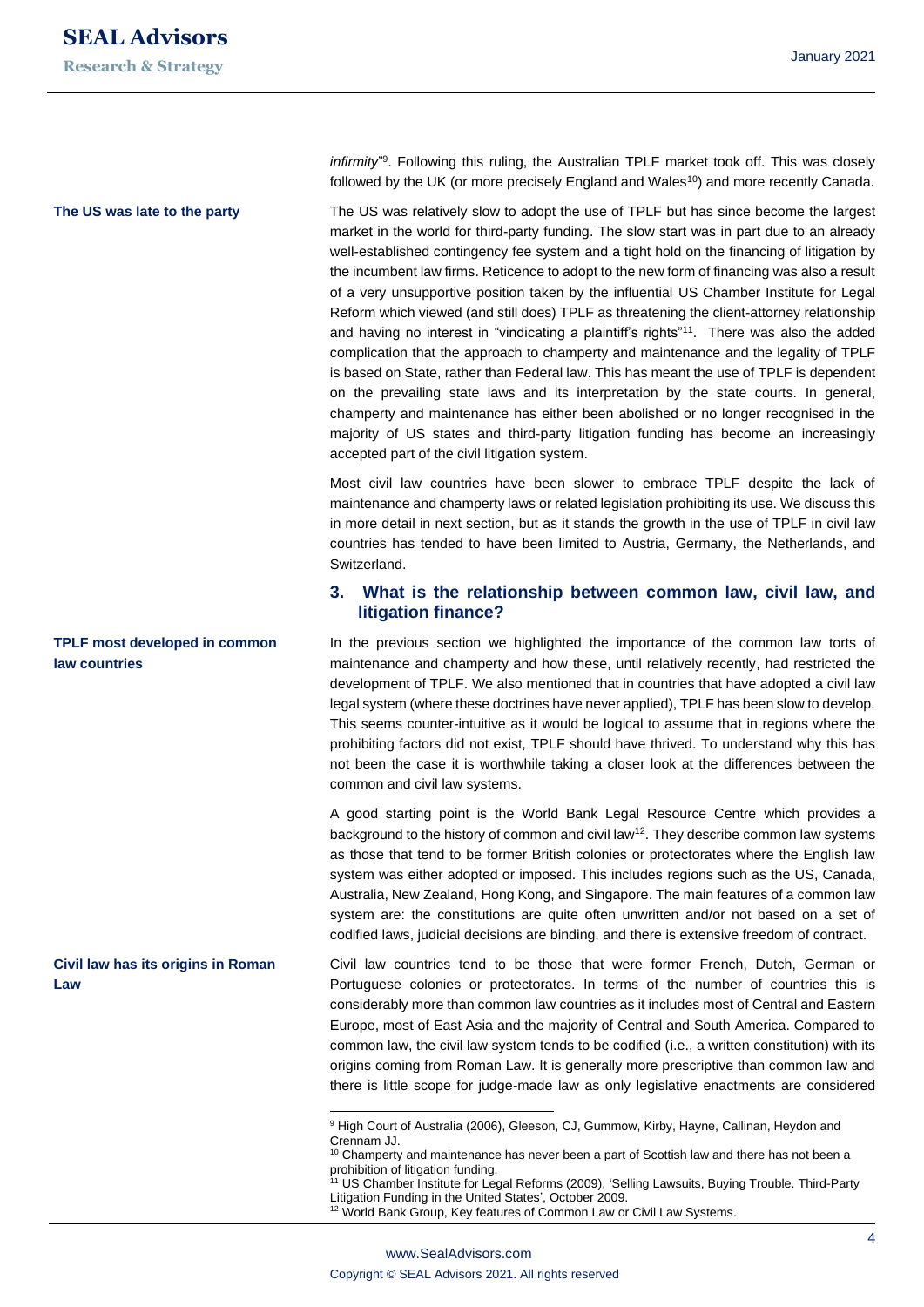binding. There is also less freedom of contract and more limited scope for parties to contract out of certain provisions. One additional difference that applies to certain civil law countries (most notably Germany) is that writings of legal scholars can influence court decisions and are often relied upon in difficult or new situations. In common law countries, the writings of academics have little or no influence over court decisions other than their use as expert witnesses.

| $14000$ $1.1001$ $1.04000$ of common Eatr and Civil Eatr Crownic |                                  |                                |  |  |
|------------------------------------------------------------------|----------------------------------|--------------------------------|--|--|
|                                                                  | <b>Common Law</b>                | <b>Civil Law</b>               |  |  |
| Constitution                                                     | Generally unwritten              | Generally written              |  |  |
| Judicial decisions                                               | <b>Binding</b>                   | No scope for judge-made<br>law |  |  |
| Freedom of contract                                              | Extensive freedom of<br>contract | Limited freedom of<br>contract |  |  |
| Source: World Bank Group                                         |                                  |                                |  |  |

#### **Table 1: Key Features of Common Law and Civil Law Systems**

#### **TPLF not permitted in all countries**

Table 2 summarises the relationship between the legality of TPLF in both common law and civil law countries. As the table shows, TPLF is permitted in the common law countries of Australia, Canada, most of the states of the US and England & Wales (Scotland is a combination of civil and common law). TPLF is currently prohibited in Ireland, and for the most part in Hong Kong and Singapore. In the latter two countries, TPLF is allowed in cases of arbitration, which is important given they are both major centres for international dispute resolution. India is also a major common law country but the legality of TPLF is unclear. According to the most recent Third-Party Litigation Funder Law Review, India is categorised as a prohibited region for third-party financing. Gaggar and Dang<sup>13</sup> of New Delhi based law firm Gaggar & Partners provide an opposing view and claim it is both allowed and taking place in India. This latter view is confirmed in various articles on litigation funding including a recent article published via Bloomberg Opinion by Cyril Shroff which points to a case in 2015 in which the Indian Supreme Court stated there appeared to be no restriction on third parties funding litigation and getting repaid after the outcome<sup>14</sup>:

#### **Table 2: Major common and civil countries and allowance of TPLF**

| Legal system     | <b>Allowance of TPLF</b> | <b>Countries</b>                                                                                               |
|------------------|--------------------------|----------------------------------------------------------------------------------------------------------------|
| Common Law       | Permitted                | Australia, Canada, England & Wales,<br>India, United States* (ex Louisiana)                                    |
|                  | Prohibited               | Ireland, Hong Kong**, Singapore**                                                                              |
| <b>Civil Law</b> | Permitted                | France, Germany, Italy, Netherlands,<br>Poland, Russia, Switzerland                                            |
|                  | Not prohibited           | Argentina, Brazil, China (PRC), Indonesia,<br>Mexico, Spain, South Korea, Turkey,<br>United States (Louisiana) |
|                  | Ambiguous                | Japan                                                                                                          |

**\***Varies by state, \*\*Allowed in cases of arbitration, **Bold indicates regions TPLF is actively used.** Source: World Bank Group, *Litigation Funding 2020*, *Third Party Litigation Funding Law Review – Edition 3*, Thomson Reuters Practical Law

<sup>13</sup> *Litigation Funding 2020*, published by Law Business Research and sponsored by Woodsford. <sup>14</sup> Shroff & Katragadda (2019), 'Third-Party Funding Of Litigation In India: An Asset Class In [Waiting',](https://www.bloombergquint.com/opinion/third-party-funding-of-litigation-in-india-an-asset-class-in-waiting) Bloomberg, Feb 2019.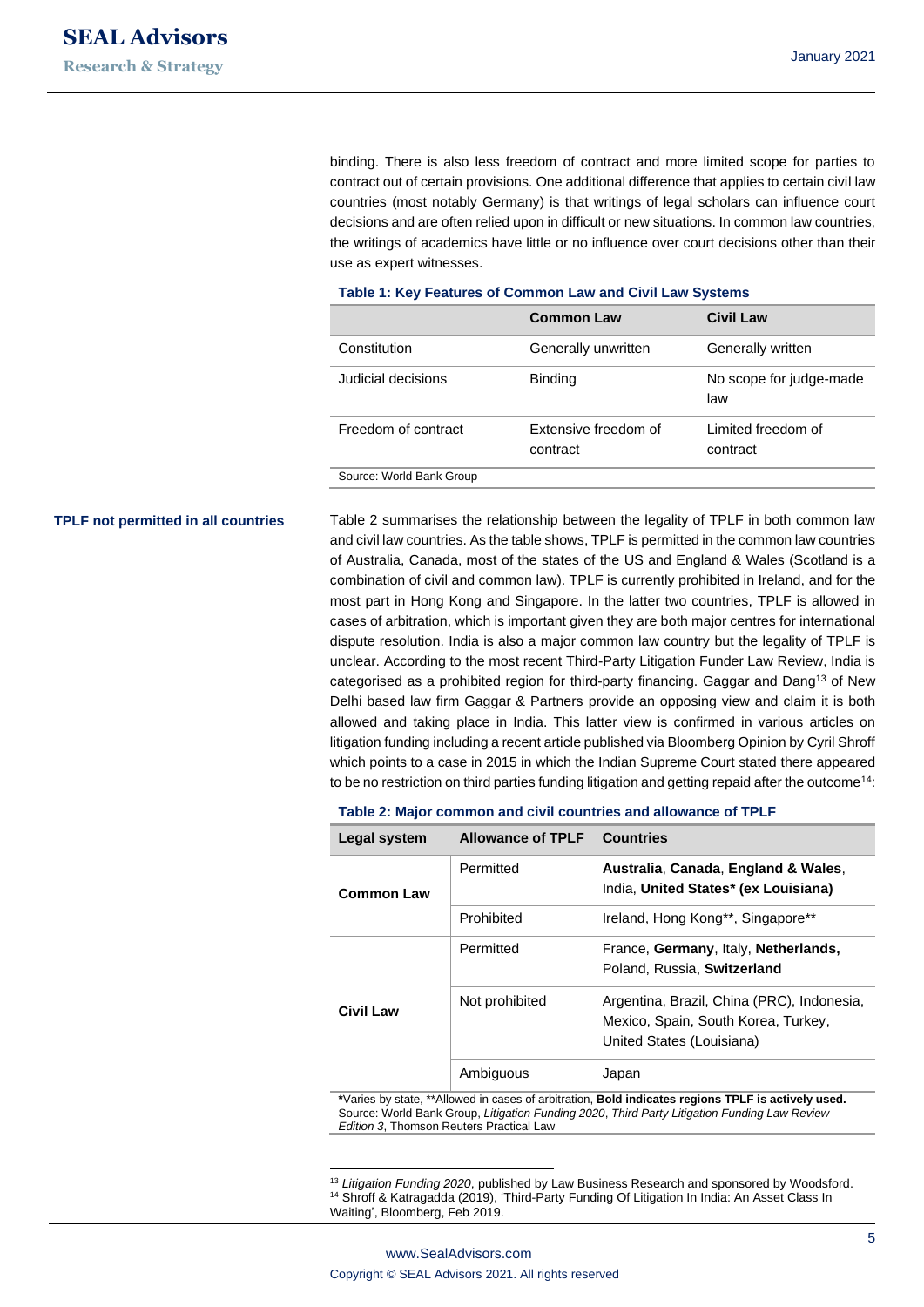#### **TPLF allowed in most civil law countries**

**TPLF has been slow to develop in countries based on civil law**

Table 2 also shows that in nearly all the major civil law countries, TPLF is either permitted or is not prohibited by any existing legislation. By *permitted* we mean that TPLF has been used (and disclosed) to fund litigation and has received positive judicial endorsement. *Not prohibited* means that no laws exist that either endorse or deny the use of TPLF, and there have not been any systematic judicial rulings that have limited or denied its use.

Of the major civil law countries where we have identified TPLF as being permitted, the regions where it has been actively used are: Austria, Germany, the Netherlands, and Switzerland.

The vast majority of civil law countries, however, are currently in the *Not Prohibited* list. From the larger G20 countries this includes Argentina, China, Indonesia, Mexico, South Korea, Turkey, and the one US state which has adopted a civil law system – Louisiana.

Two G20 countries which do not appear in table 2 but where TPLF is used (albeit only recently) are South Africa and Saudi Arabia. The former uses a hybrid civil and common law system, whereas the latter adheres to Islamic law. As with the vast majority of civil law countries, TPLF is neither officially endorsed nor prohibited in either country.

Figure 1 shows civil law countries make up a substantial part of the world's land mass. These countries are home to a sizeable part of the world's population and are countries that make a significant contribution to global GDP. In most of these countries TPLF has either not developed or been very slow to develop. On this subject, Marco De Morpurgo<sup>15</sup> from the University of Milan has attempted to answer why civil law countries have been much slower than common law countries to adopt the use of TPLF. In his view there are both cultural and structural reasons. A structural reason he cites is the significantly

#### **Figure 1: Legal systems around the world**



*Source: University of Ottawa, JuriGlobe – World Legal Systems*

higher costs of litigation in common law as compared to civil law countries. In his view this has had the effect of accelerating the use of TPLF in common law countries while limiting the demand in civil law countries. He also cities the existence of punitive damages in common law countries which are rare within the civil law jurisdictions, which has reduced the attractiveness to funders of these countries.

From a cultural viewpoint, Morpurgo believes that civil law is less "litigious" in its application compared to common law. He explains that, in general, the use of the legal

<sup>15</sup> Morpurgo (2011), 'A Comparative Legal and Economic Approach to Third-party Litigation Funding', *Cardozo Journal of International and Comparative Law*, Vol. 19, 2011.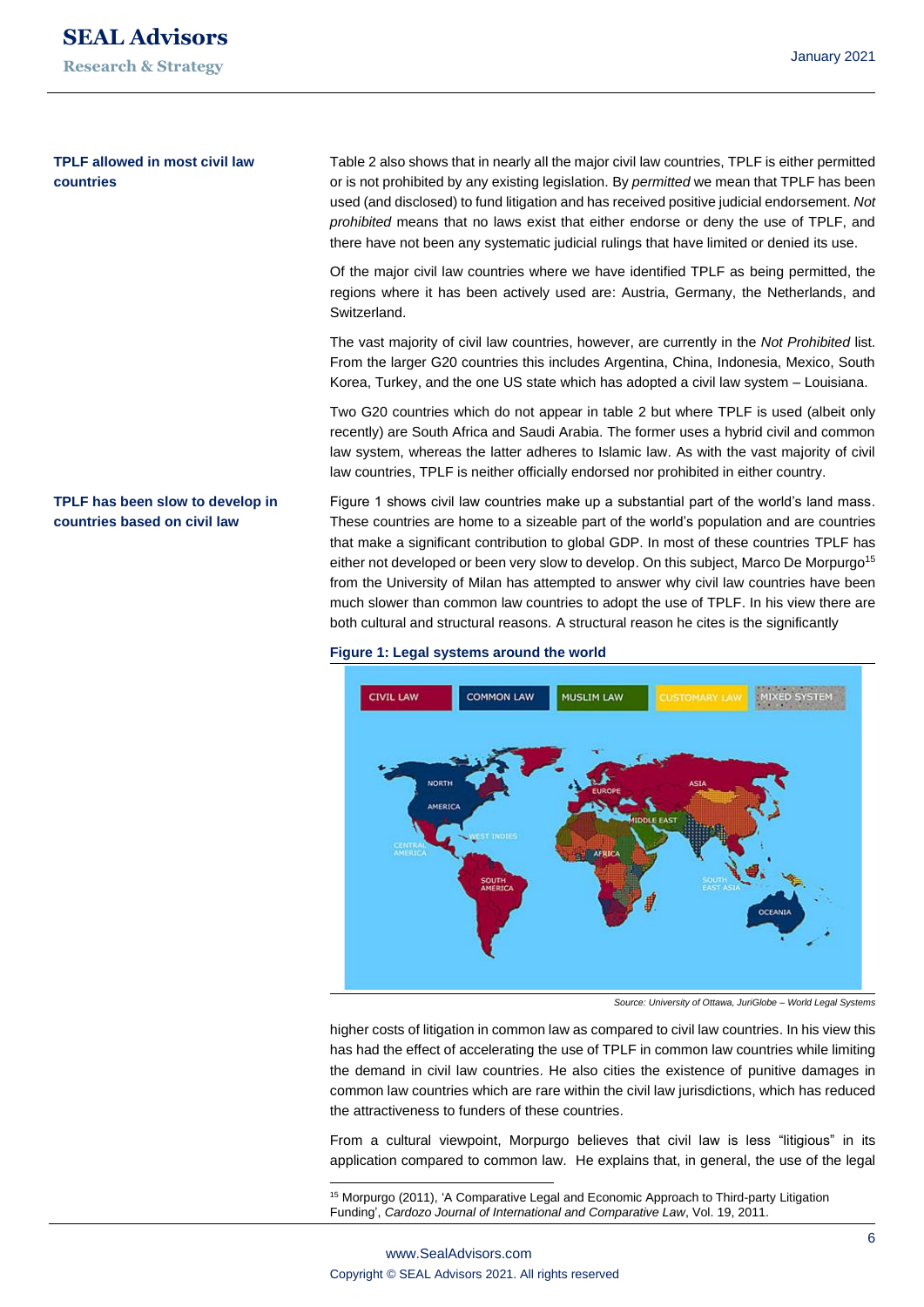system in civil law countries is traditionally more a way for the victim of a wrong to have his or her day in court and receive compensation. This compares to common law countries, in particular the US and UK, where legal systems have been commoditised and where legal services are provided by "*a more entrepreneurial-oriented class of legal professionals*". This combined with a backdrop of contingency fees and legal services advertising has led to the development of a market based on the transferability of property rights which is central to TPLF. This has not been the cultural environment of civil law systems which, given their origin in ancient Rome and Greece, has tended to promote the personal ownership of claims that cannot be assigned to a third party in exchange for money.

This is changing, however. Since Morpurgo's work almost ten years ago there has been a steady expansion in the use of TPLF in a number of civil law countries. In part, this is due to the general increase in the demand for access to justice, but also a reduction in the willingness or ability for litigation to be publicly funded and so private sources of funding have steadily been taking its place.

#### **4. Is the litigation finance industry regulated?**

In most common law countries, TPLF is not subject to formal regulation and it has been left largely for the judiciary to decide on what is permissible and if its use contravenes country or state laws. Notable exceptions are Hong Kong and Singapore, where TPLF is only allowed for international arbitration and subject to strict regulation. In these two countries, funders are also subject to capital adequacy requirements which has the effect of limiting the number of funders to the largest and best capitalised.

In Australia, TPLF is subject to regulation only with regard to the management of conflict of interest which is overseen by the Australian Securities and Investment Commission (ASIC). There is also a move to introduce a regulatory regime for funding class actions. This includes a requirement for funders to be licensed and will bring certain class actions under the Managed Investment Scheme (MIS)<sup>16</sup>.

In Canada, there is no formal regulatory framework for litigation funding, although judges act as the *de facto* regulators and have determined what is, and what is not allowable when it comes to third party funding. The UK has a voluntary code of conduct but there are no discernible pressures to introduce any formal regulation of the industry. Similarly, the US has no formal regulation of TPLF however, unlike the UK, there are pressures to introduce regulation, in particular when it comes funding consumer litigation.

The difference in the attitudes in the UK and US towards TPLF are highlighted by the very different opinions of the UK's Civil Justice Council and the US Chamber Institute for Legal Reform. Both are influential bodies in their respective countries but have taken opposing views on the need for regulating TPLF. The Civil Justice Council have publicly stated that "*Properly regulated third-party funding should be recognised as an acceptable option for mainstream litigation*<sup>17</sup>. Moreover, the Review of Civil Litigation costs led by Lord Justice Jackson (i.e., The Jackson Report) published its recommendations in 2010 and stated "*in principle, third party funding is beneficial and should be supported*" 18 .

The US Chamber Institute for Legal Reform published a report at around the same time as the Jackson Report entitled, 'Selling Lawsuits, Buying Trouble' and stated *"third-party litigation financing [should] be prohibited in the United States".* They maintained this anti-TPLF stance for a number of years and went as far as stating on their website in 2012

### **TPLF is largely unregulated**

**Pressure to regulate in the US**

<sup>16</sup> See Litigation Capital Management Annual Report 2020, page 20.

<sup>&</sup>lt;sup>17</sup> Civil Justice Council (2007), Improved Access to Justice – Funding Options & Recommendation 3, 12 (2007), quoted in Veljanovski (2012).

<sup>&</sup>lt;sup>18</sup> Review of Civil Litigation Costs by the Right Honourable Lord Justice Jackson, December 2009, published January 2010.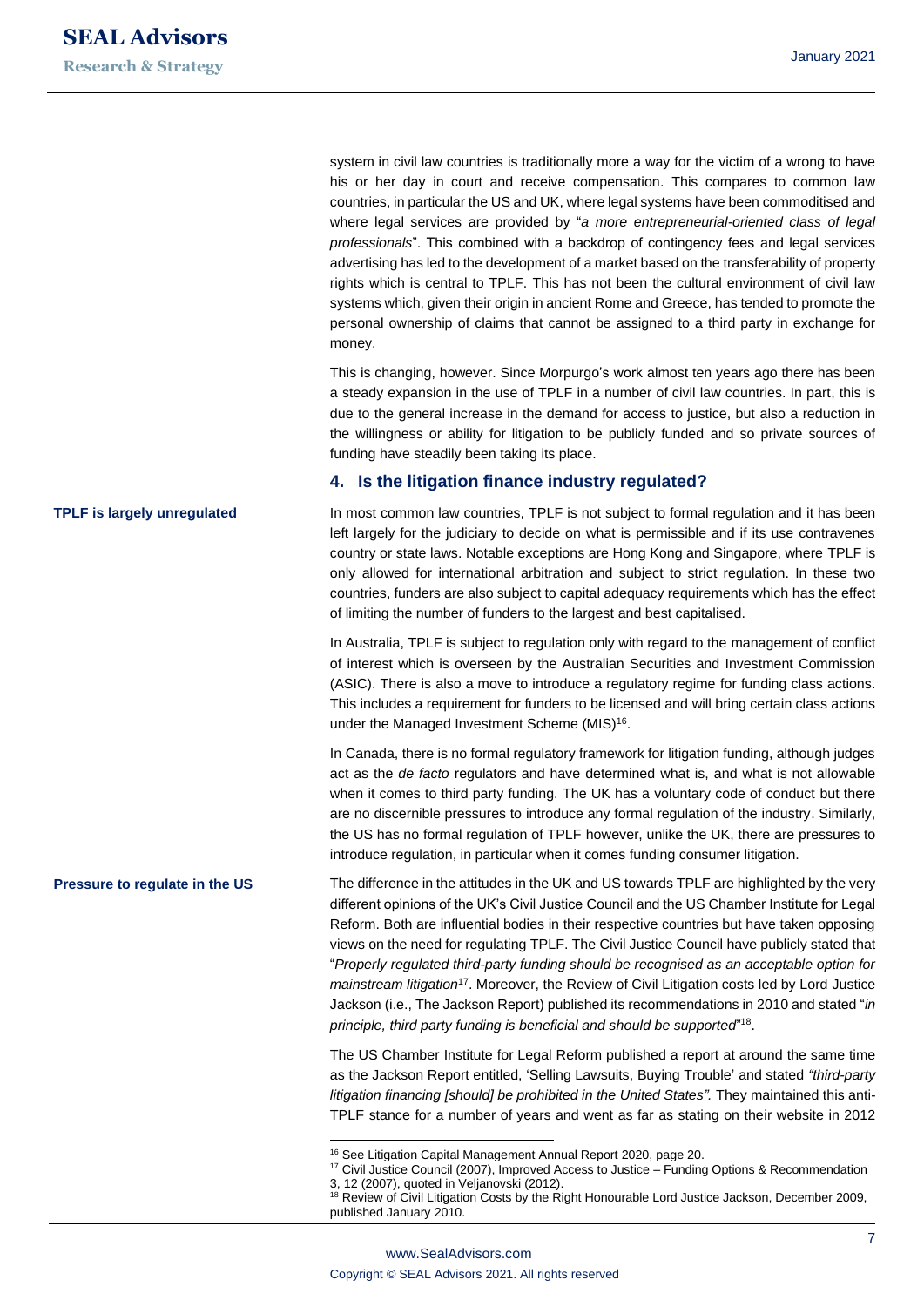**Research & Strategy**

"*Third-party investments in litigation represent a clear and present danger to the impartial and efficient administration of civil justice in the United States*". More recently, however, their focus has shifted towards promoting a greater level of transparency and disclosure rather than an outright ban in the US.

In civil law countries, there are very few regulatory requirements specific to TPLF. In most cases this is because the practice is relatively new or focussed on very specific areas which have not raised the attention of the authorities. It has also not been subject to breaching doctrines such as champerty and maintenance as they have not been part of their legal systems. A number of civil countries such as Argentina, Mexico and Turkey do not officially recognise the existence of TPLF as an industry so there has been very little pressure for it to be regulated. In countries such as Japan and South Korea (where expenditure on legal services is very low compared to other major economies), it is the generally held view if TPLF was to become more common it is very likely that the authorities would move to regulate it<sup>19</sup>. **No regulation in civil law countries**

> In summary, TPLF is largely unregulated in most jurisdictions where it is permitted or not prohibited. Going forward, it seems likely that as TPLF continues to grow as a means for funding litigation it will be accompanied by the development of some form of regulatory framework, in particular when used for consumer litigation.

#### **5. Does the use of third-party funding need to be disclosed?**

Rules around the disclosure of third-party funding is a hotly debated topic. Those in favour of disclosure believe it is needed to impose a degree of transparency and limit conflict of interest. Those against disclosure believe it potentially goes against the principles of the protection of the work-product doctrine<sup>20</sup>. The latter issue complicates the debate as it impacts whether information provided to the funder should be considered privileged or not. As it stands there appears to be a consensus in favour of the view that information disclosed to the funder is privileged and does not need to be revealed during the discovery process. But there is no consensus on whether the use of third-party financing should, in general, be disclosed at the outset of a litigation case. On this issue Steven Friel and Jonathan Barnes from Woodsford Litigation Funding write:

"….*it is now commonly accepted that a litigant's communications with litigation funders are protected from disclosure…There is perhaps less uniformity around the world on whether litigants are required to disclose, to opposing parties and to the relevant court or tribunal, the fact that the litigation is funded by a third party..."<sup>21</sup>*

In the UK (England & Wales) and Australia there are currently no general requirements for disclosure of whether a litigation finance agreement exists, either from the plaintiff or defendant. They may of course disclose voluntarily, but it is rare for a judge to compel a litigant to disclose details of whether or not they are funded. The one exception in Australia is the requirement for disclosure in class actions taking place in a Federal Court.

In Canada, the requirement to disclose funding arrangements varies between type of funding and between provinces. In single-party commercial litigation cases the court typically does not require approval of a party's funding arrangements and the question is strictly a matter of contract between the funder and the plaintiff $2^2$ . For class actions, most

 $20$  The Work-Product doctrine states that an adverse party generally may not discover or compel disclosure of written or oral materials prepared by or for an attorney in the course of legal representation, especially in preparation for litigation. See the Legal Information Institute, Cornell Law School. law.cornell.edu/wex/attorney\_work\_product\_privilege#. <sup>21</sup> Friel & Barnes (2020), Introduction*. Litigation Funding 2020.*

<sup>22</sup> Meighen (2019), *Third Party Litigation Funding Law Review* – *Edition 3*, Canada, Dec 2019.

**Very little disclosure**

#### **Disclosure required in Australian class actions**

<sup>19</sup> See Allen & Kanamaru (2019), *The Third-Party Litigation Funding Law Review – Edition 3*, Dec 2019.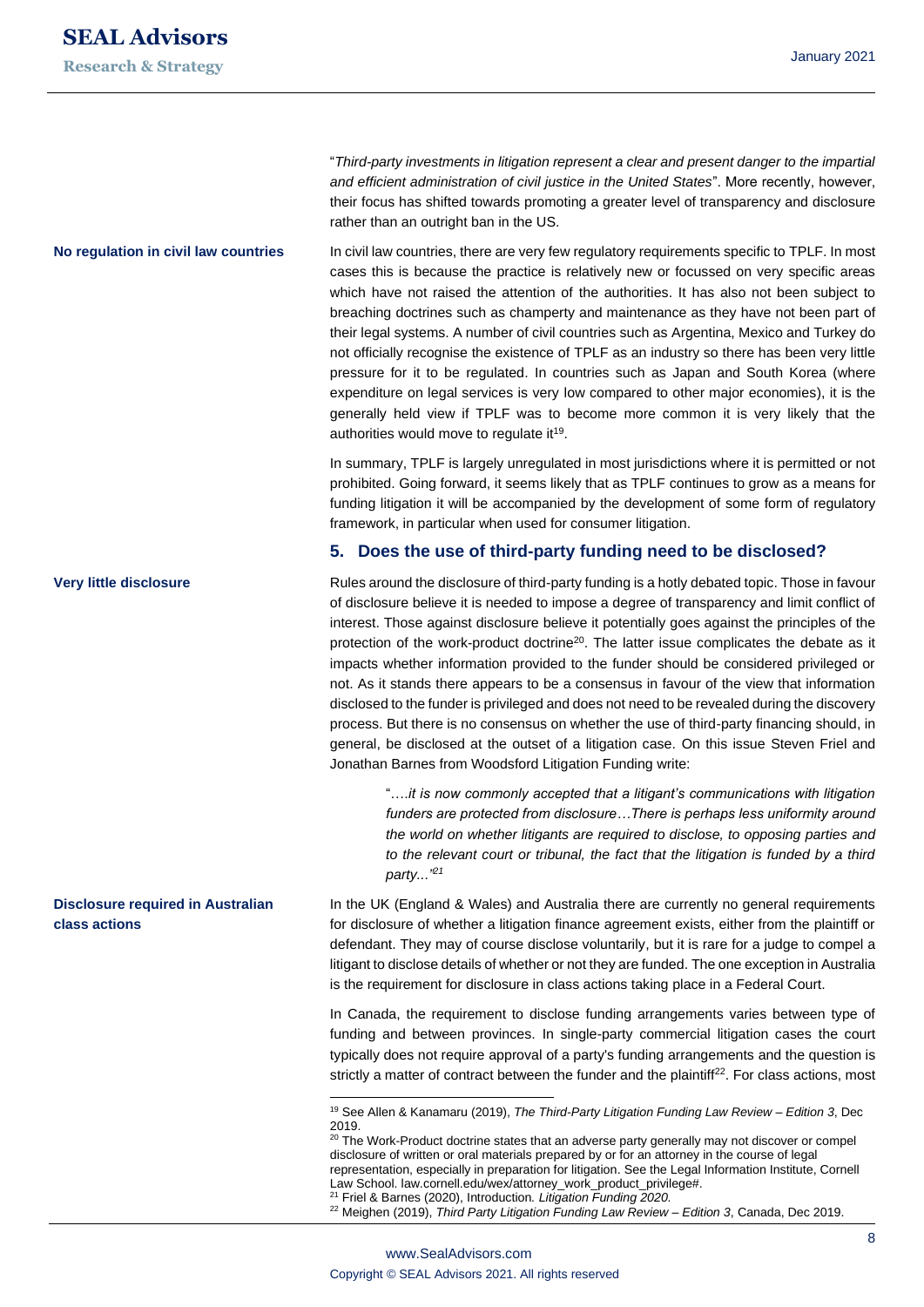# **SEAL Advisors**

#### **Research & Strategy**

provinces require disclosure of a funding agreement, although the extent of the disclosure varies from simply detailing the name of the funder (e.g. in Alberta and Nova Scotia) to full disclosure to the defendant of the details of the TPLF agreement (e.g. Ontario and British Columbia).

In the US there are no federal rules requiring disclosure, but as in Canada the requirements vary from state to state and by type of litigation. In commercial litigation, Burford Capital<sup>23</sup> believe that "*49 out of 50 states do not require disclosure*", although judges can require it in certain circumstances. For class actions there is more pressure to disclose the existence and details of funding agreements. On this, Steinitz (2019) notes: **Varies by state and province**

> *"The U.S. Chamber of Commerce, the nation's leading business lobby, which has for years led the battle to eliminate or at least restrict litigation funding, recently renewed for the third time its call that federal courts require parties to disclose all litigation funding agreements — including the identity of the funder and the terms of the funding — at the outset of any case in federal court."*

# **Disclosure required in arbitration cases**

In both Hong Kong and Singapore details of the existence and the provider of funds are required to be disclosed in arbitration cases. This is to ensure no conflicts of interest arise, as for international disputes the opposing parties have a role in appointing arbitrators.

Arbitration is one of the areas where a uniformity of approach to disclosure has arisen, and in most regions there is agreement on the need to disclose the existence of funding and details of the funder $24$ :

| <b>Disclosure</b><br>required | Case type                             |
|-------------------------------|---------------------------------------|
| Yes                           | In class actions cases                |
| Province dependent            | Most provinces require disclosure     |
| Yes                           | In arbitration cases                  |
| No                            | n/a                                   |
| No.                           | n/a                                   |
| Yes                           | In arbitration cases                  |
| No                            | No                                    |
| No                            | No                                    |
| State dependent               | Most states do not require disclosure |
|                               |                                       |

#### **Table 3: Rules on disclosure of TPLF in various regions**

Source: *Litigation Funding 2020*/Law Business Research, Global Legal Insights, *The Third-Party Litigation Funding Law Review*, Woodsford, Thomson Reuters Practical Law, Burford Capital

#### **Disclosure likely to be required in the future**

As the use of TPLF continues to grow, both regionally and by the type of litigation, it is inevitable the debate on disclosure will gather momentum. Where this could be of particular relevance is in the development of a secondary market for TPLF. Here overly onerous disclosure requirements of all funders and every potential conflict of interest, however small, could be an impediment to its development. On this issue Professor Steinitz has written in detail on the potential pitfalls and has highlighted that enforcing

<sup>&</sup>lt;sup>23</sup> See Burford Capital website ['Are financing arrangements subject to disclosure?](https://www.burfordcapital.com/insights/insights-container/control-disclosure-privilege-champerty-and-other-legal-finance-ethics-questions-answered/)'.

<sup>24</sup> See Krug, Morris and Eatock (2020) 'Third-party funding in international arbitration', *Litigation Funding 2020.*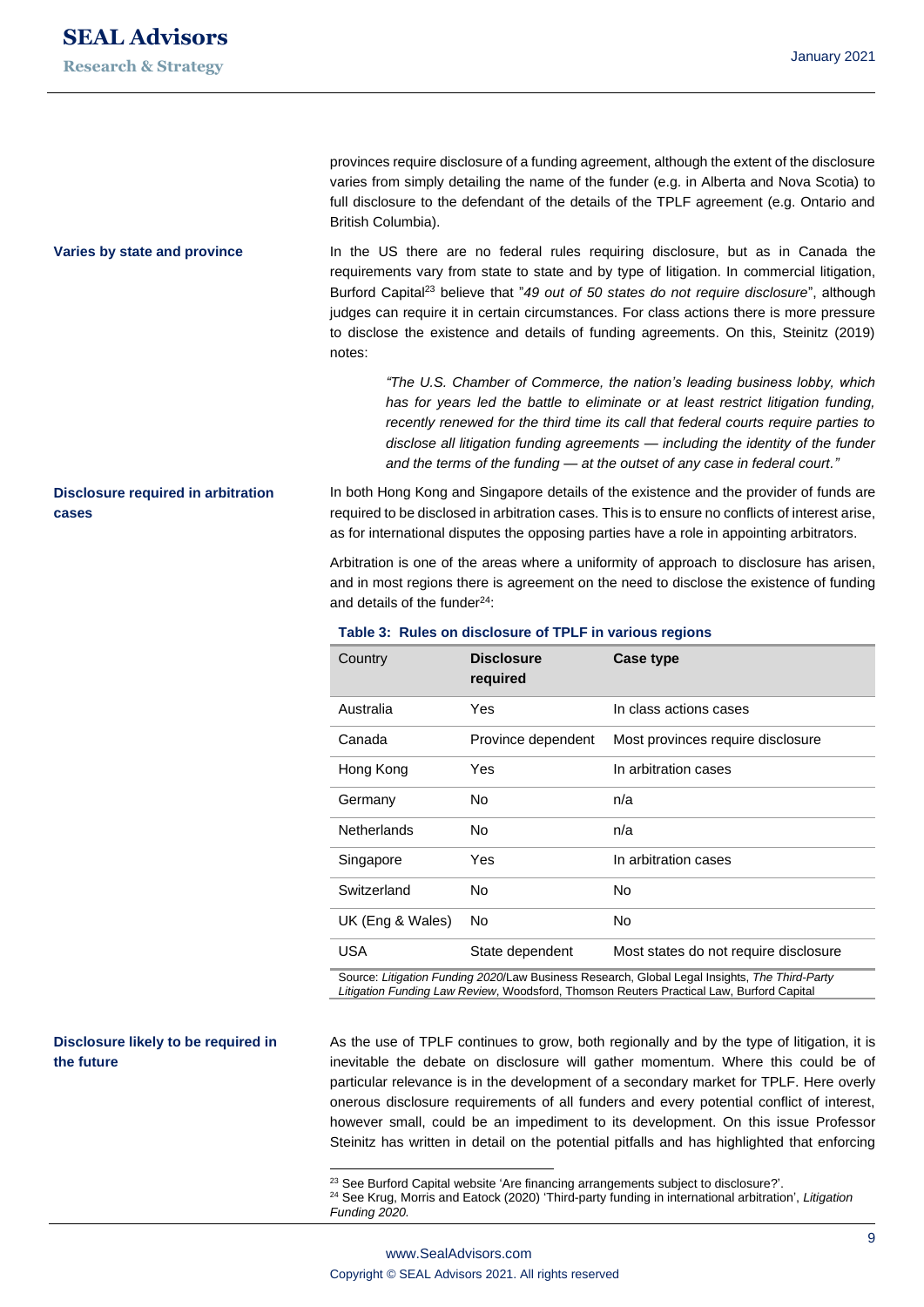**TPLF and class actions varies** 

**Most Australian class actions are** 

**Class actions not permitted in** 

**some countries**

**across regions**

**funded by TPLF**

disclosure is "*fundamentally misguided because it fails to account for the near-infinite variability of funding scenarios, which implicate widely different interests, pose different risks, and affect different constituencies in varying degrees".* 

#### **6. How important is TPLF in class actions?**

Class action is the broad term used for collective action brought by a group or class of claimants against one or more defendants. While class action is a specific form of multiparty litigation, in general it is used interchangeably with other collective actions including group litigation orders and representative actions. The mechanism by which class actions are brought (i.e., what is allowable, whether it is opt-in or opt-out) and the use of TPLF varies greatly across regions. In general, however, they tend to be used in consumer, and more recently in shareholder collective redress actions and the use of TPLF is on the rise.

Australia is considered to have one of the best and well-functioning class action procedures in the world<sup>25</sup>. Its growth has undoubtedly been fuelled by the availabity of financing with over 70% of all class actions commenced across all Australian states and federal jurisdiction in 2018/19 being funded by TPLF. As a result of the growth in the use of TPLF, new rules are being introduced which will compel litigation funders wanting to fund class actions to hold an Australian Financial Services license. While this may limit the supply of funding to a smaller, better capitalised group of funders, the growth in thirdparty funded class actions is not expected to slow.

Canada is another region where class action has become increasingly prevalent and where TPLF is "*publicly known and judicially approved*" <sup>26</sup>. Canada has the slightly unusual situation whereby the courts effectively regulate third-party funding agreements for class actions. In the majority of provinces, it is the court that decides whether the funding agreement is fair and reasonable to the class as a whole. Canadian courts also have the authority to bind absent class members to third-party financing contracts despite the fact they never signed the agreement or did anything other than fail to opt out<sup>27</sup>.

At the other end of the class action spectrum are Hong Kong, South Korea, and Turkey where class actions play little or no part in civil litigation. In mainland China, class actions  $(i.e.,$  representative actions) are technically allowed and have been used on occasion, $^{28}$ but in general are rare as most courts do not proactively employ them to resolve group disputes<sup>29</sup>. In countries like Argentina and Mexico, legalisation exists that allows class action cases to be brought in certain circumstances (such as consumer or environmental) but third-party funding is currently not readily available. In countries such as Indonesia, legalisation allows for class actions, but the law is silent on whether TPLF is allowed and so no third-party funders have so far ventured into the country. In Singapore, certain class actions are allowable but since 2000 there have only been two representative actions brought to court. The use of TPLF is not allowed in the region.

The situation in Europe is mixed. In most EU member countries, legalisation is in place that allows for some form of class action and in most countries TPLF is allowed or is not expressly prohibited. The prevalence of class action is on the rise in the UK, the Netherlands and Germany, all three countries having well developed litigation funding markets. Ireland is one of the only European countries where TPLF is expressly prohibited

<sup>25</sup> See Johnston, Briggs & Gaertner (2020), 'Introduction to the class actions framework', *The Law Reviews*, May 2020.

<sup>26</sup> See Stroble & Welikson (2020), 'Third-Party Litigation Funding: A Review of Recent Industry Developments', *Defense Counsel Journal*, Jan 2020.

<sup>&</sup>lt;sup>27</sup> See Fitzpatrick (2018), 'Can and Should the New Third-Party Litigation Financing Come to Class Actions?', *Theoretical Inquiries in Law*, Vol. 19.1 (2018).

<sup>&</sup>lt;sup>28</sup> One notable case was in 1986 when a representative action was brought by over a thousand farmers against Yue-and County Seeds Company relating to a purchase and sales agreement. <sup>29</sup> See Feng & Wang (2018), 'Class/collective actions in China: overview', Thomson Reuters Practical Law.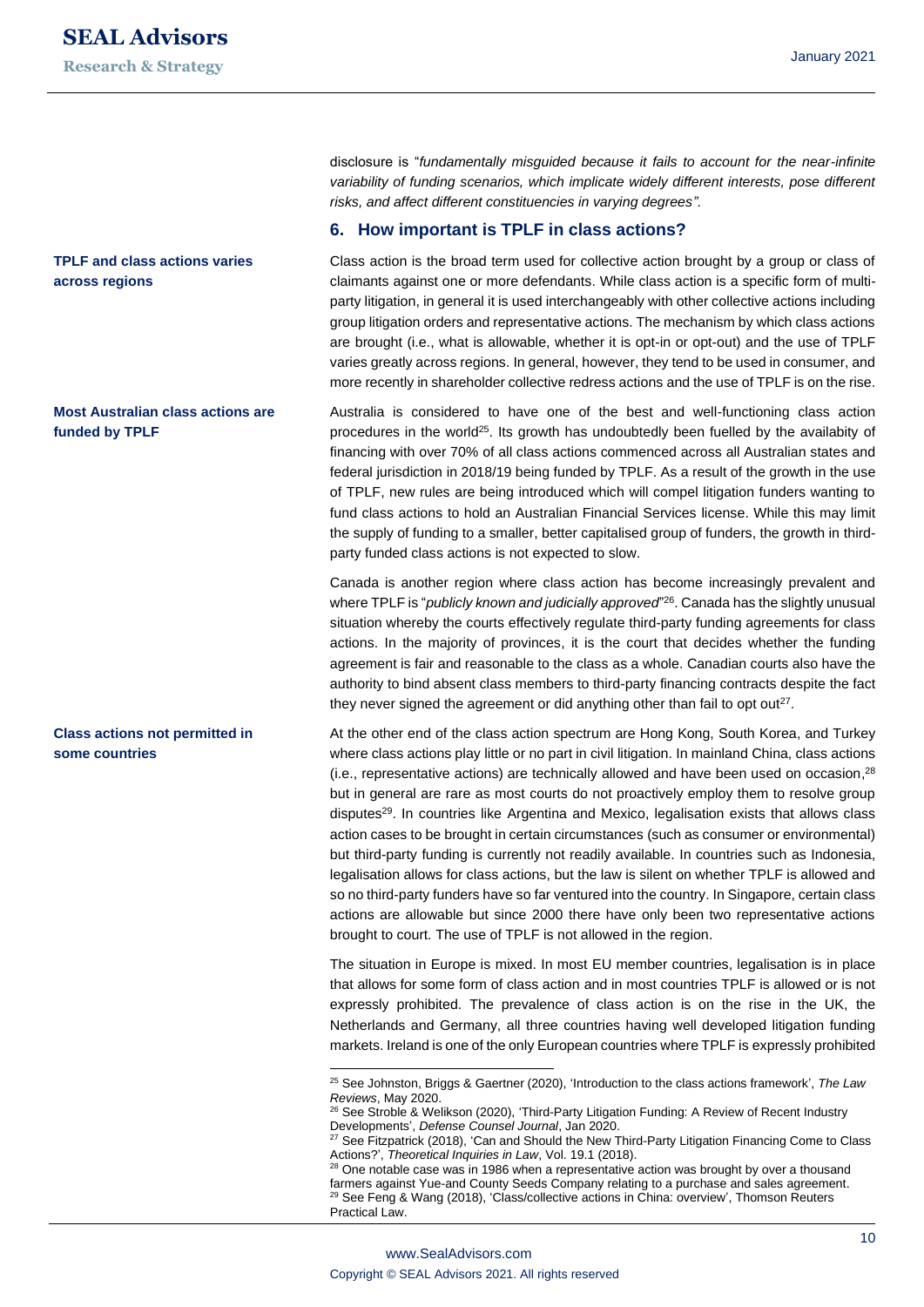**Research & Strategy**

#### **Class actions are more difficult to fund in the US**

#### **Risk of class action highest in Australia, Canada, and the US**

in class actions and in any other form of litigation. There are moves at the EU-level to introduce a directive on collective redress as part of the "new deal for consumers". As part of this directive, it is proposed that collective rights for EU consumers will be harmonised across EU member states and will allow a limited version of the US system of collective redress. These new rules were endorsed by the EU in November 2020, although it is likely to take up to two years for the directive to be included into national law<sup>30</sup>.

The US has a more complicated relationship between class action and TPLF. While the use of class action and award of punitive damages has a long history in the US, the rules with regard to what class actions can be funded by third-party financiers varies from state to state. There is also the added complication that the US structure for class actions is based on an "opt-out" system, as opposed to the "opt-in" structure used in Australia and the UK. Essentially this means anyone who meets the class definition is automatically included in the class unless they expressly state they do not wish to be included $31$ . This is a reason given for why litigation finance directly to the plaintiff class has not taken off in the United States as potential funders cannot identify all the parties.

On this issue, Fitzpatrick (2017) highlights in his discussion of TPLF and class actions, that despite the prevailing view that it is not possible for financiers to "*buy pieces of class*  action lawsuits in the United States<sup>"32</sup>, in reality it is taking place. He continues by saying that the use of contingency fees has been a widely used method of financing class actions in the US and the vast majority of collective action has been funded in one form or another. Moreover, despite the opt-out issue, the evidence suggests that TPLF is increasingly used in both consumer and securities related collective litigation and is expected to continue to rise.

This view is reinforced in a recent study published by Allianz<sup>33</sup> in which they look at the impact of litigation finance on collective actions in different regions of the world. Their interest is from the defendant's view (not the plaintiffs) and categorise the potential risks to corporates being subject to class actions in different countries. They categorise regional risks into high, medium, and low and, as table 4 shows, the regions in the highest category are the US, Canada, and Australia. While the study does not directly link the risk of class action being funded by TPLF in each region, it does imply that TPLF is having a major impact on the general level of collective actions in these countries:

| <b>High Risk</b>                | <b>Medium Risk</b>   | <b>Low Risk</b>       |
|---------------------------------|----------------------|-----------------------|
| Australia                       | Germany              | Mexico                |
| Canada                          | Saudi Arabia         | <b>Brazil</b>         |
| ----------Netherlands---------- |                      | <b>Rest of Europe</b> |
| <b>United States</b>            | South Africa         | Russia                |
|                                 | UK (England & Wales) | China                 |

**Table 4: Risk to corporates of class action by major region**

Note: All other regions not listed above are considered very low risk. Source: Allianz

<sup>&</sup>lt;sup>30</sup> See European Parliament News November 2020, New Rules to allow collective EU consumer action' 24/11/2020.

<sup>31</sup> See Shannon Sahani (2019), 'A Brief History of Litigation Finance', *The Practice*, Vol5, Issue September, 2019.

<sup>&</sup>lt;sup>32</sup> Fitzpatrick (2017), see footnote 28.

<sup>33</sup> Allianz (2020) – *Collective Actions and Litigation Funding and the Impact on Securities Claims: A Global Snapshot*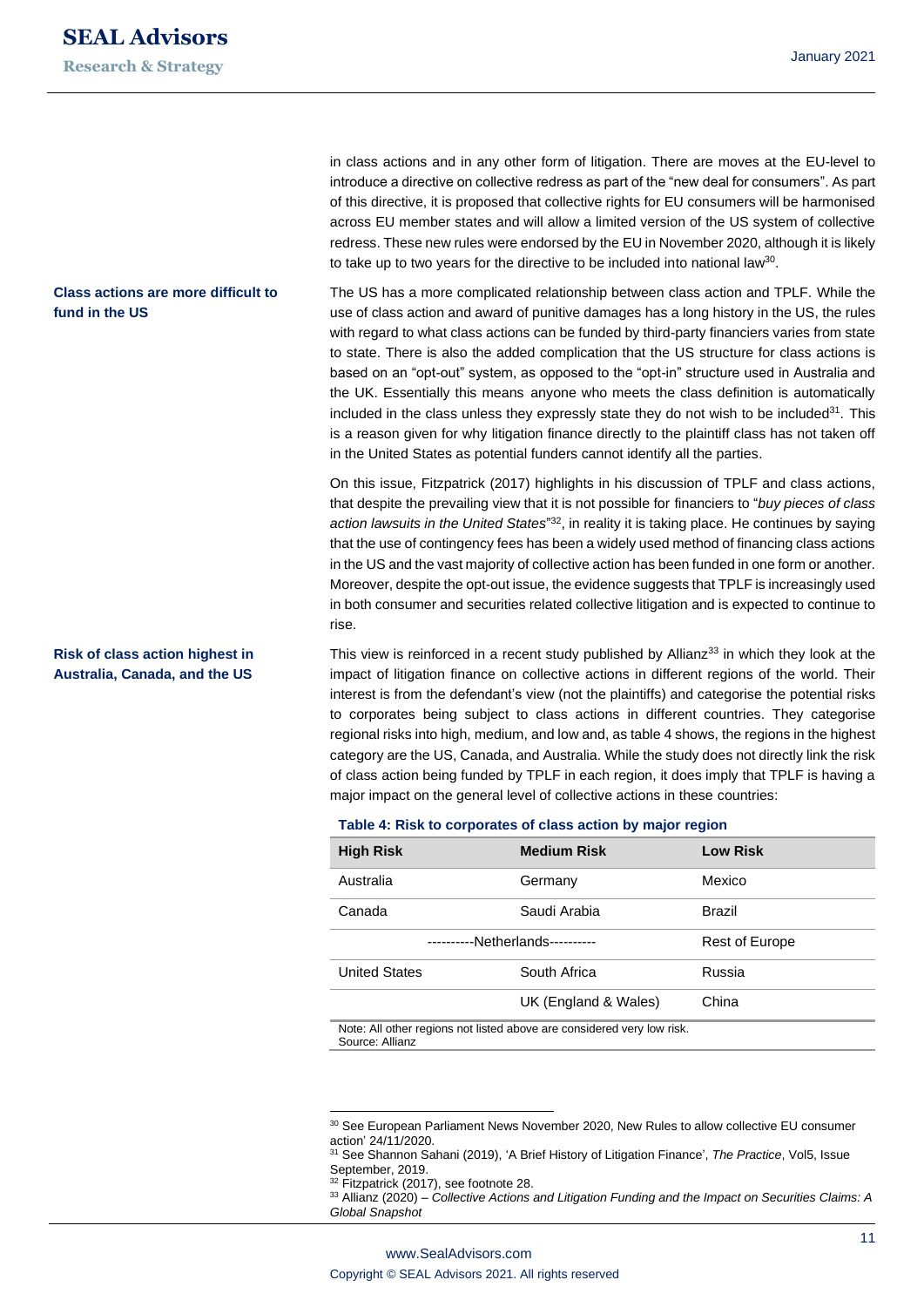| <b>Only the Netherlands considered</b><br>high risk in Europe | The only European country where the risk of class action is considered high (albeit lower<br>than in the US, Australia, and Canada) is the Netherlands. The use of contingency fees<br>is prohibited for Netherland-based lawyers, although TPLF is allowed. Not surprisingly the<br>number of third-party funders is growing in the region which has been aided by the Dutch<br>Senate's approval of the Act on Redress of Mass Damages in a Collective Action<br>(WAMCA, 2019). |
|---------------------------------------------------------------|-----------------------------------------------------------------------------------------------------------------------------------------------------------------------------------------------------------------------------------------------------------------------------------------------------------------------------------------------------------------------------------------------------------------------------------------------------------------------------------|
|                                                               | In the medium risk category are the UK, Germany, South Africa, and Saudi Arabia. In the<br>first three countries, collective actions and TPLF have been on the increase for a while.<br>For Saudi Arabia, the "risk" relates to securities claims which was introduced in 2017. The<br>risk is probably overdone as so far only one claim has been brought.                                                                                                                       |
|                                                               | In the low-risk category is the rest of Europe, Mexico, Brazil, China, and Russia. In these<br>regions the mechanisms for class actions are in-place, but to date very few cases have<br>been brought. All other regions are considered very low risk, either because class actions<br>are not allowed or TPLF is not available.                                                                                                                                                  |
| <b>Class actions on the rise</b>                              | In summary, collective litigation is on the rise in a large number of jurisdictions around the<br>world. TPLF is an important aspect of its growth and the consensus view is that this will<br>continue to increase for the foreseeable future.                                                                                                                                                                                                                                   |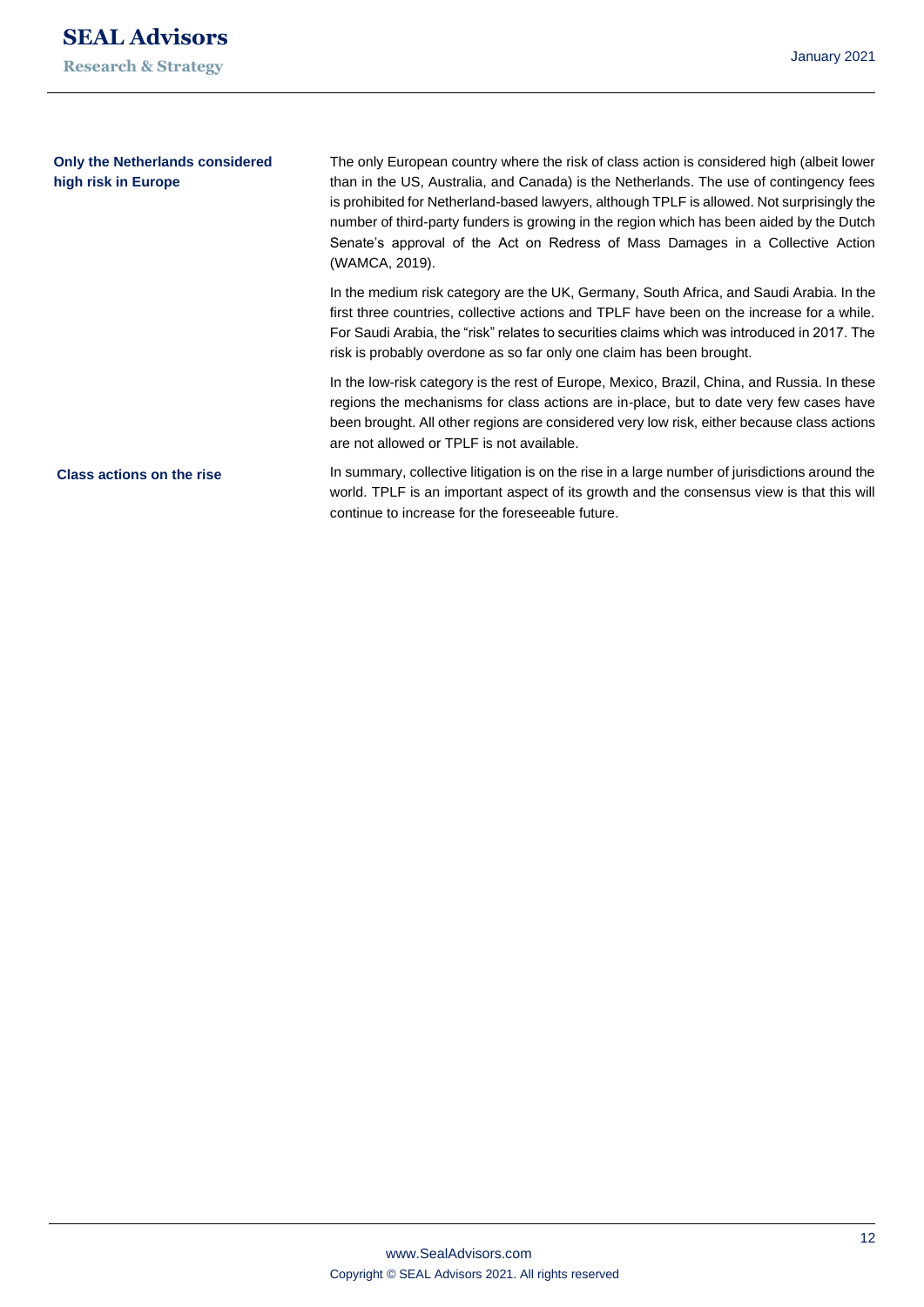# **SEAL Advisors Research & Strategy**

|                        | --------------Third-Party Litigation Funding (TPLF)--------------- |                         |                      |                  |                               |                                  |
|------------------------|--------------------------------------------------------------------|-------------------------|----------------------|------------------|-------------------------------|----------------------------------|
| <b>Country</b>         | Legal system                                                       | <b>Permitted</b>        | <b>Extent of use</b> | <b>Regulated</b> | <b>Disclosure</b><br>required | <b>Class action</b><br>permitted |
| Argentina              | Civil Law                                                          | Not prohibited          | Undeveloped          | n/a              | n/a                           | Yes                              |
| <b>Australia</b>       | Common Law                                                         | Permitted               | Extensive            | Yes <sup>1</sup> | Yes                           | Yes                              |
| <b>Brazil</b>          | Civil Law                                                          | Not prohibited          | Limited              | n/a              | n/a                           | Yes                              |
| Canada                 | Common Law                                                         | Permitted               | Extensive            | No <sup>2</sup>  | By province                   | Yes                              |
| China (PRC)            | Civil Law                                                          | Not prohibited          | Undeveloped          | n/a              | n/a                           | Yes                              |
| China (Hong Kong)      | Common Law                                                         | Problem <sup>3</sup>    | Arbitration only     | Yes              | Yes                           | No                               |
| <b>France</b>          | Civil Law                                                          | Permitted               | Limited              | No               | No                            | Yes                              |
| Germany                | Civil Law                                                          | Permitted               | Growing              | No               | No                            | Yes                              |
| India                  | Common Law                                                         | Not prohibited          | Limited              | No               | No                            | Yes                              |
| <b>Indonesia</b>       | Civil Law                                                          | Not prohibited          | Undeveloped          | n/a              | n/a                           | Yes                              |
| <b>Italy</b>           | Civil Law                                                          | Not prohibited          | Undeveloped          | n/a              | n/a                           | Yes                              |
| Japan                  | Civil Law                                                          | Ambiguous               | Undeveloped          | n/a              | No                            | Yes                              |
| <b>Mexico</b>          | Civil Law                                                          | Not prohibited          | Undeveloped          | n/a              | n/a                           | Yes                              |
| <b>Netherlands</b>     | Civil Law                                                          | Permitted               | Growing              | No               | No                            | Yes                              |
| <b>Russia</b>          | Civil Law                                                          | Permitted               | Limited              | No               | No                            | Yes                              |
| Saudi Arabia           | <b>Islamic Law</b>                                                 | Permitted <sup>4</sup>  | Undeveloped          | n/a              | No                            | Yes                              |
| <b>Singapore</b>       | Common Law                                                         | Prohibited <sup>3</sup> | Arbitration only     | Yes              | Yes                           | No                               |
| <b>South Africa</b>    | Hybrid <sup>5</sup>                                                | Permitted               | Limited              | No               | No                            | Yes                              |
| South Korea            | Civil Law                                                          | Not prohibited          | Undeveloped          | n/a              | n/a                           | No                               |
| <b>Spain</b>           | Civil Law                                                          | Not prohibited          | Limited              | No               | n/a                           | No                               |
| <b>Switzerland</b>     | Civil Law                                                          | Permitted               | Growing              | No               | No                            | No                               |
| <b>Turkey</b>          | Civil Law                                                          | Not prohibited          | Undeveloped          | n/a              | n/a                           | No                               |
| UK (England & Wales)   | Common Law                                                         | Permitted               | Extensive            | No               | No                            | Yes                              |
| USA (ex-Louisiana)     | Common Law                                                         | By state                | Extensive            | No               | By state <sup>6</sup>         | Yes                              |
| <b>USA (Louisiana)</b> | Civil Law                                                          | Not prohibited          | Limited              | No               | No                            | Yes                              |

#### **Table 5: Summary of legal systems, third-party litigation, and allowance of class actions in major economies**

**Notes:**

**(1) Certain aspects of TPLF are regulated in Australia such as the management of conflict of interest which is regulated by the ASIC.**

**(2) Canada does not formerly regulate TPLF but courts will often intervene on issues regarding funding of litigation.**

**(3) TPLF is prohibited in both Hong Kong and Singapore apart from its use in arbitration and certain insolvency cases.**

**(4) TPLF is technically permissible in Saudi Arabia but needs to comply with Shariah Law which can result in awards not being enforceable.**

**(5) South Africa is a combination of Roman-Dutch civil law and English common law.**

**(6) No formal disclosure requirements at a federal level, but certain states may require it depending on the case.**

**Source:** World Bank Legal Resource Center, *Litigation Funding 2020*/Law Business Research, Global Legal Insights, *The Third-Party Litigation Funding Law Review*, Bloomberg, Woodsford, Trading Economics, Litigation Capital Management, Omni Bridgeway, Linklaters, Chambers & Partners, Thomson Reuters Practical Law, Vannin Capital, *The Class Actions Law Review – Edition 4*, Burford Capital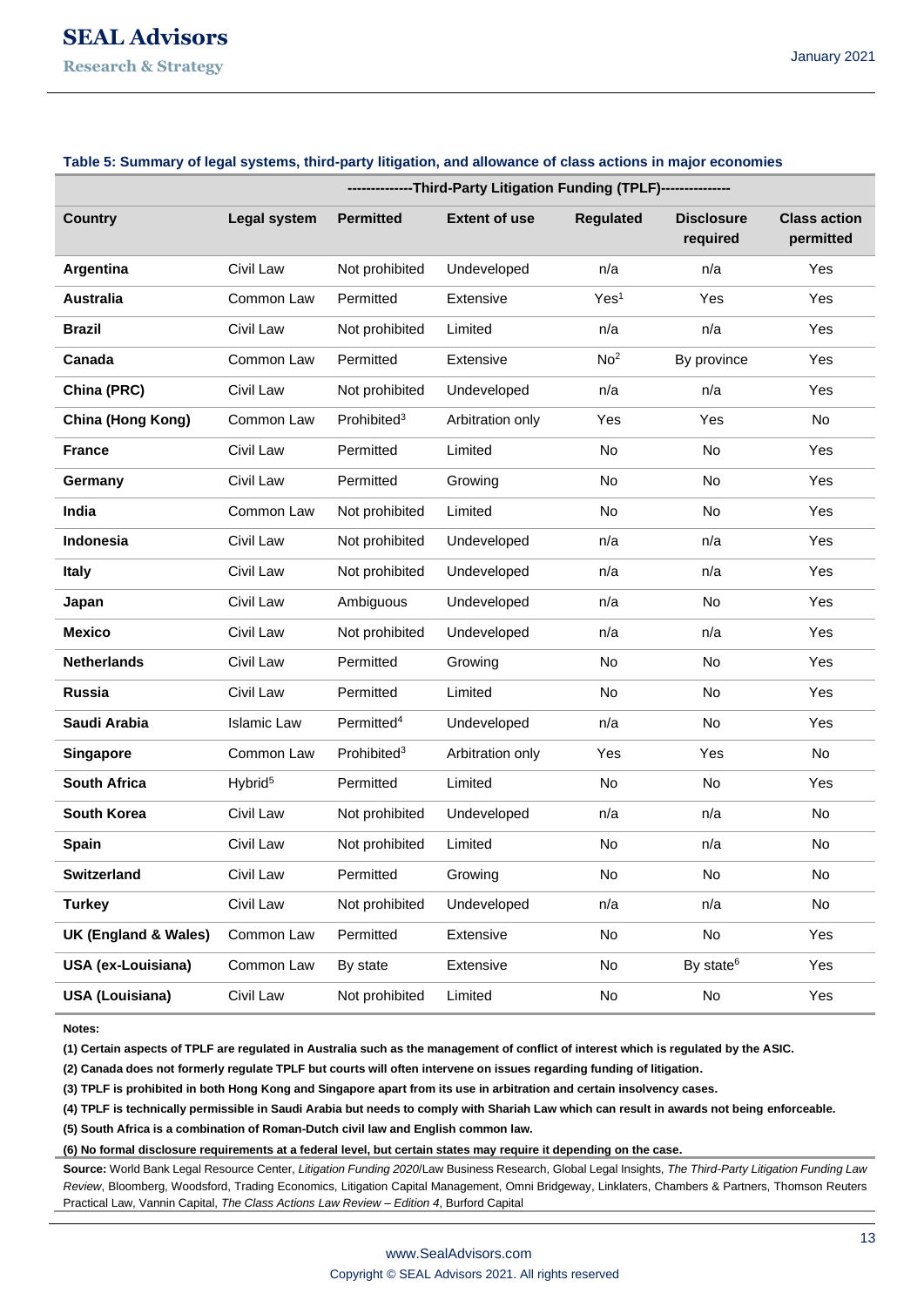**Main funders ten years ago**

#### **Difficult to assess market size 10 years ago**

#### **We estimate total TPLF funds in 2011 were around \$1bn**

#### **7. Who are the main funding providers – past and present?**

In three studies published between 2011 and 2013 - (Morpurgo (2011), Veljanovski (2012) and Kalajdzic, Cashman & Longmore (2013) - the main providers of litigation finance operating at the time were listed as; Allianz Litigation, Burford Capital, Calunius Capital, Harbour Litigation, IMF Bentham, Juridica, Law Finance Group, Litigation Lending, LCM Litigation Fund, Therium, Woodsford and Vannin Capital. Many are still active today and a number still rank as some of the largest players in the TPLF market. The oldest at the time was IMF Bentham (previously known as IMF) which was established in 1986 and was one of the few publicly listed funders. IMF has since merged with Omni Bridgeway, taking on the latter's name and has become one of the largest litigation funders in the world.

Of the main funders ten years ago, two that no longer operate are Allianz Litigation and Juridica. The former was a subsidiary of the Allianz Insurance Group, and one of the oldest funders in Europe. Despite being a well-respected and profitable business, it closed its doors to new commitments in 2011 due to conflicts of interest with its core insurance business<sup>34</sup>. Juridica had had been one of the largest of the dedicated litigation funders, which in 2011 had funds under management of USD200m. It was listed as a specialist fund in 2007 but was de-listed in 2018 having run into difficulties and was liquidated.

Estimating the total value of funds available for TPLF ten years ago is difficult because at the time these studies were carried out the industry was relatively new and details of the funding commitments were not readily available. The study by Veljanovski attempts to provide details of the dedicated funds under management of the European TPLF funders<sup>35</sup>. He estimates it to be in the region of USD750 million. Over two thirds of this was accounted for by Juridica and Burford, with the remainder being made up by funds managed by Calunius, Harbour, Therium, Vannin, and Woodsford.

While Australia was the most established market for TPLF in 2010 it is worth noting that as recently as 2015 IMF Bentham accounted for close to 70% of all litigation funding in the region<sup>36</sup>. To put this in perspective, IMF's total new commitments in 2015 were AUD54m (USD42m). For earlier years, IMF does not disclose the annual commitments, but we know they had significantly less funding available as they financed litigation via their own balance sheet (rather than via funds). As at June 2011 they had a total of 33 outstanding claims, which in value terms would have been the majority of the Australian market. On this basis it is safe to say that the size of the Australian market was relatively small in financial terms and unlikely to have been much above USD250m.

Using the information listed in these academic studies we estimate the total dedicated funds available across the US, Europe and Australia were in the region of \$1 billion. Fast forwarding ten years, Table 6 lists our estimates of the major TPLF funders operating in 2020. Outside of the three listed companies (Burford, Litigation Capital Management and Omni Bridgeway), most of the litigation funders do not disclose their fund sizes or provide updates to the value or level of commitments of funds launched in earlier years. We have therefore estimated their fund sizes using a variety of sources, including press releases, investor publications, CEO interviews, the funders' web sites, and third-party agencies such as WestFleet Advisors. If no up-to-date information is available on funds under management or commitments, we have excluded the funder from the table below. Two notable excluded funds are Vannin and DE Shaw. Both are members of International

<sup>&</sup>lt;sup>34</sup> For further details and assessment of the reasons why Allianz exited the litigation finance industry see a release published by Christian Stuerwald of Calunius Capital entitled 'An Analysis of Allianz' decision to discontinue its litigation funding business' January 2012. <sup>35</sup> European operators refers to either those based in Europe or investing in Europe.

<sup>&</sup>lt;sup>36</sup> See IMF Bentham, Litigation Funding Masterclass, October 2015 page 9.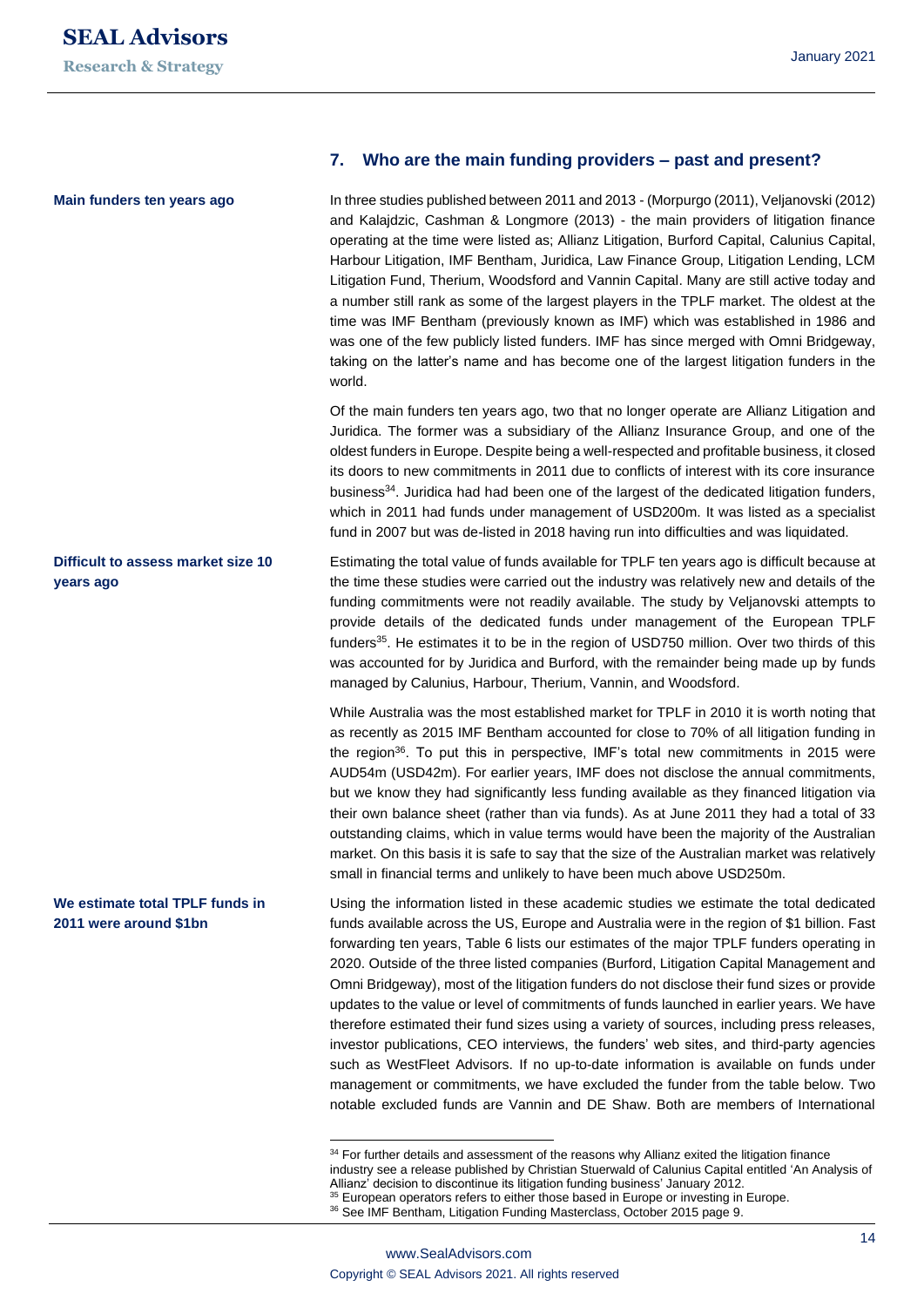Legal Finance Association (ILFA) and we know are active in the litigation funding industry. Vannin was acquired by Fortress in 2019 and currently does not make any disclosures of the value of its funds or commitments. However, we do know that from a report provided by the Australian Legal Finance Association (ALFA) in June 2020 that Vannin has been active in the Australian funding market and is listed as one the top funders in class actions<sup>37</sup>. Similarly, we are aware that DE Shaw has been funding litigation but, to the best of our knowledge, does not disclose any information on committed funds or details of past investments. One other new entrant that has been excluded from our list is GLS Capital. At the time of writing, they had raised USD400m but no information is available on whether these funds have yet to be committed to any form of financing of litigation:

| <b>Funder</b>                           | <b>Founded</b> | <b>Countries of</b><br>operation            | <b>Status</b> | Est. Funds &<br>Commitments <sup>1</sup> |
|-----------------------------------------|----------------|---------------------------------------------|---------------|------------------------------------------|
| Augusta Ventures                        | 2013           | UK, Australia                               | Private       | £245m                                    |
| <b>Burford Capital</b>                  | 2009           | US, Europe,<br>Asia                         | Public        | \$4.2bn <sup>2</sup>                     |
| Calunius                                | 2006           | International                               | Private       | £200m                                    |
| Harbour                                 | 2007           | UK, US,<br>Australia,<br>Canada             | Private       | \$1.1bn                                  |
| <b>Litigation Capital</b><br>Management | 1998           | Australia,<br>Asia, UK                      | Public        | AUD250m                                  |
| Longford Capital                        | 2013           | US                                          | Private       | \$550m <sup>3</sup>                      |
| Omni Bridgeway                          | 1986           | UK, Australia,<br>US, Canada,<br>Asia, EMEA | Public        | AUD2.2bn                                 |
| Parabellum                              | 2006           | US                                          | Private       | \$450m <sup>4</sup>                      |
| <b>Therium Capital</b>                  | 2009           | UK, Australia,<br>US                        | Private       | \$1.0bn <sup>5</sup>                     |
| Woodsford                               | 2010           | UK Australia,<br>US, Asia                   | Private       | \$200m <sup>6</sup>                      |

## **Table 6: Major litigation finance companies in 2020**

Notes:

<sup>1</sup> Bold means disclosed by the funder. USD rate as of 1/12/2020.

<sup>2</sup> Total portfolio including balance sheet commitments.

<sup>3</sup> Refers primarily to Longford Capital Fund II, total AUM of company is stated to be \$1bn.

<sup>4</sup> Refers to new fund raised in 2020.

<sup>5</sup> Taken from CEO interview in *Litigation Finance Journal*, 2019.

<sup>6</sup> Estimated from various media sources.

Source: Association of Litigation Funders, Association of Litigation Funders Australia, company websites and presentations, International Legal Finance Association, Omni Bridgeway, WestFleet Advisors

<sup>&</sup>lt;sup>37</sup> See Association of Litigation Funders of Australia, Submission to the Parliamentary Joint Committee on Corporations and Financial Services, June 2020.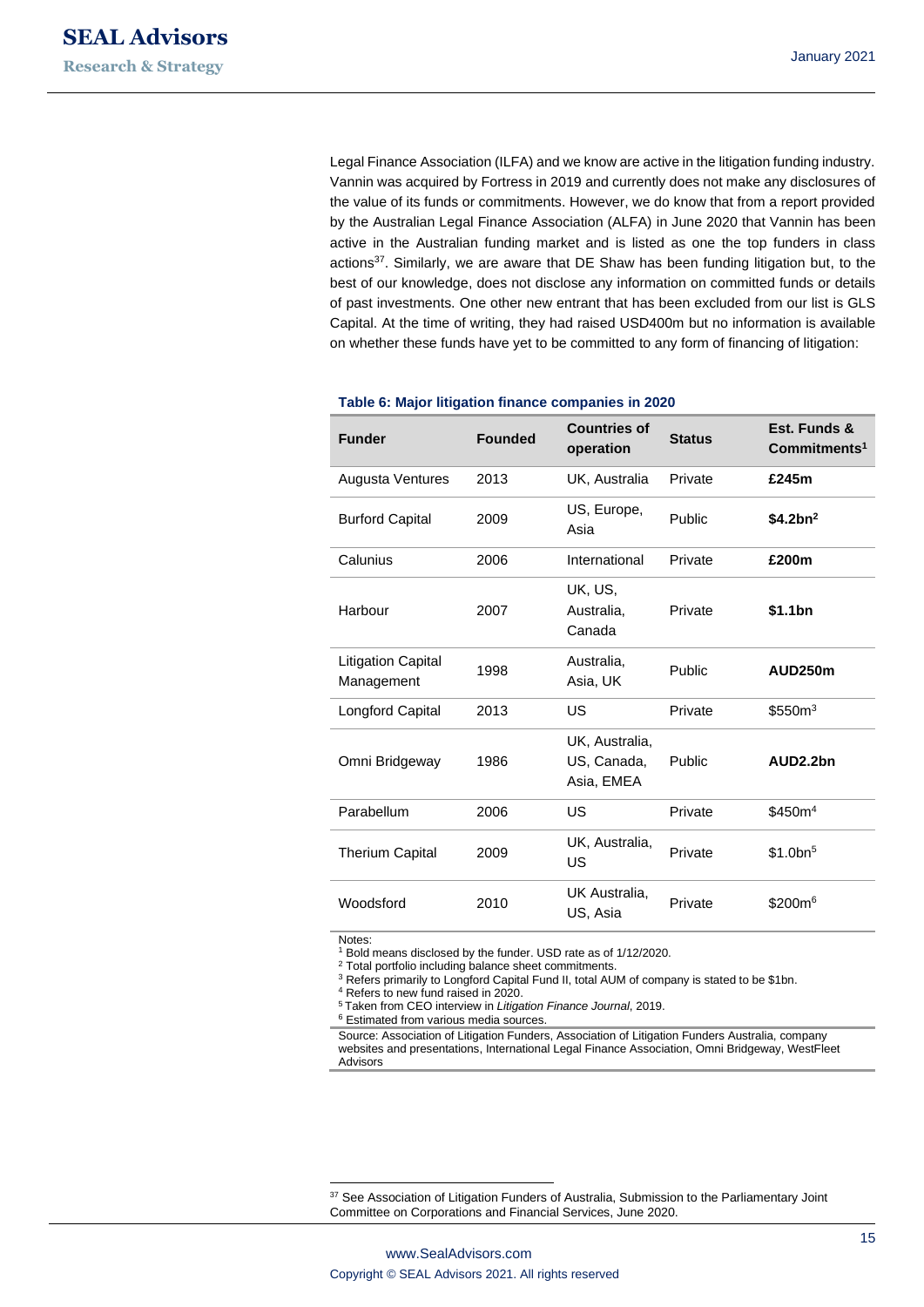Other funders such as Balance Legal Capital, Innsworth, Ironbark Law Finance, Litigation Lending and Nivalion do not provide any information on funding but we know are active in the market. The size of their funds are unknown.



#### **Figure 2: Dedicated litigation finance funds; 2010/11 vs 2019/20**

*Source: SEAL Advisors*

The sum of the funds listed in Table 6 comes to just under USD10 billion. Most of the funds are committed and so not available for new cases and some will be returned to investors when case investments are realised. However, if we assume that funders such as Vannin, DE Shaw and GLS are active investors in litigation, along with the plethora of smaller funders, then a considered estimate of the size of the funding market in terms of total funds is between USD10billion and USD11 billion. As Figure 2 shows, in ten years, the value of the dedicated funds has increased by more than ten times.

#### **8. What are the case numbers and average case size?**

Given the growth in the size of the funding market a question often asked is how many cases are funded each year and what is the average case size. These are simple questions to ask but, unfortunately like many aspects of the litigation funding market, are not easy questions to answer. One of the main problems is lack of disclosure. As we have highlighted previously, the approach to disclosure of funding varies across regions. It also varies across states and provinces and even varies with type of case. Also, the majority of funders provide very little information on their investments and so estimating number of cases and case size across the industry is not possible.

The listed funders do provide a certain amount of data, although they each have their own approach to what data they disclose and how they measure case size. Omni Bridgeway tends to disclose their investments in terms of Estimated Portfolio Value (EPV) rather than commitment. The former is usually an order of magnitude larger than the latter and can give a very misleading assessment of the size of case investment. Burford and Litigation Capital Management report separate numbers depending on whether the investments are direct (i.e., balance sheet) or via their litigation funds.

For all three, average investment can be quite different depending on whether it is calculated on the total portfolio (concluded and/or on-going) or new commitments. With these caveats in mind, Table 7 provides a summary of number of cases, average case size as well as average case duration for the three listed funders. While we are not able to provide the same information for the private funders, we know from our previous

#### **Total value of TPLF funds estimated to be \$10bn - \$11bn**

**Information on case size is very limited**

#### **Only available for listed funders**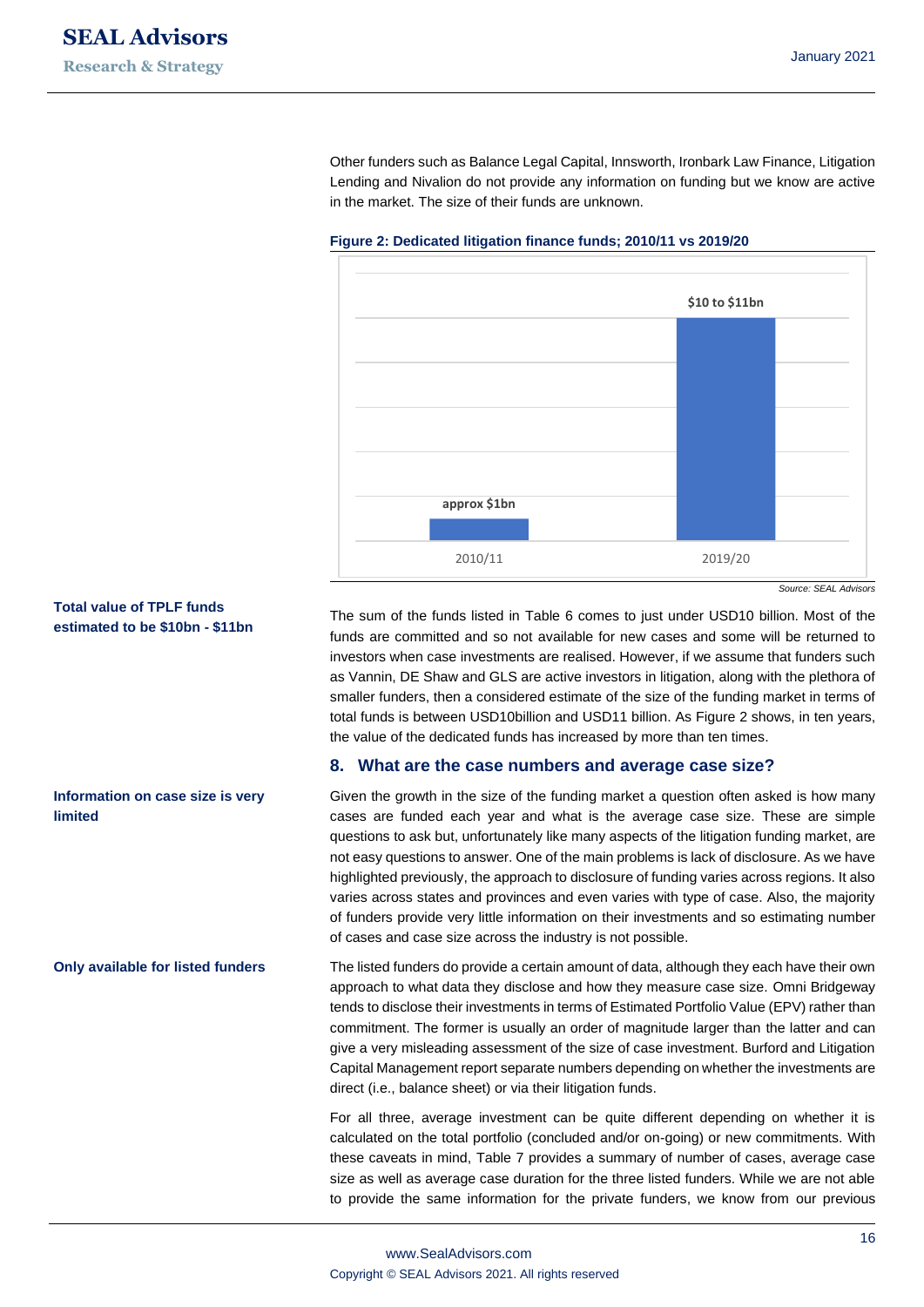analysis of the addressable market the listed funders account for a significant proportion of the total value of commitments in 2019/2020. They therefore should provide a good representation of the funding industry:

#### **Table 7: Number of commitments (cases), size and duration**

| <b>Funder</b>                        | Number of<br>cases <sup>1</sup> | Average case<br>size <sup>1</sup> | Average case<br>duration <sup>2</sup> |
|--------------------------------------|---------------------------------|-----------------------------------|---------------------------------------|
| <b>Burford</b>                       | 99                              | USD <sub>16</sub> m               | 2.3 years $3$                         |
| <b>Litigation Capital Management</b> | 57                              | USD3.1m <sup>4</sup>              | 2.2 years                             |
| Omni Bridgeway                       | 52                              | USD4.2m                           | 2.6 years                             |

Notes:

Based on most recent disclosures of current commitments (2019/2020).

<sup>2</sup> Based on the portfolio (completed).

<sup>3</sup> Based on Weighted Average Life (WAL) as per Annual report page 39.

<sup>4</sup> Based on the average across LCM's Direct Investment and Global Alternative Returns Fund.

Source: Company Annual Reports and Investor Presentations

To estimate average case size, we have used information on the number of new commitments in the last financial year and the value of the commitments made over the same period. This has been calculated on a group wide basis so includes cases directly funded via their balance sheets or via their litigation funds. We have compared new commitments as opposed to the average of the portfolio as this gives a better representation of the average size of claims being funded in the market today, as opposed to the average from previous years. For Omni Bridgeway and Burford Capital this is important as their portfolios have undergone significant change in recent years as a result of corporate actions<sup>38</sup>.

As Table 7 shows, Burford Capital made 99 commitments over the period with an average size of USD16m. This compares to 52 for Omni Bridgeway with an average case size of USD4.2m and 57 for Litigation Capital Management with an average size of USD3.1m.

Table 7 also compares the average case duration for the three funders. This is based on the portfolio since inception and so is calculated over differing time periods given the different launch years for the three funders. Despite this, all three are relatively close with the range being only 0.4 of a year (i.e. just under five months).

#### **9. What are the rates of acceptance, success, and return?**

From an investor's point of view, one of the most important aspects of the litigation finance business is the success rate and rate of return on investment. As with average case size, this data is only available for the listed funders. Table 8 compares the case acceptance rates, win rates and rates of return based on their current portfolios. Where possible we have attempted to use a standardised measure.

Across the industry, acceptance rates are typically low. In general, most funders reject more than 90% of cases brought to them as they will only fund when there is a very high chance of success. As Table 8 shows, Burford Capital and Omni Bridgeway's acceptance rate is only 7% and Litigation Capital Management's rate is even lower at 3.5%. For Burford this is based on the last financial year when they reported accepting 99 out 1,414 inquiries. As not all commitments end up being funded the actual acceptance rate for Burford is likely to be lower. For Omni Bridgeway and Litigation Capital Management the

### **Case size ranges between \$3.1m and \$16m**

#### **Average case length between 2.2 and 2.6 years**

#### **Rejection rates are very high**

<sup>38</sup> This refers to the merger of IMF Bentham and Omni Bridgeway in 2019, and Burford's acquisition of Gerchen Keller Capital in 2016.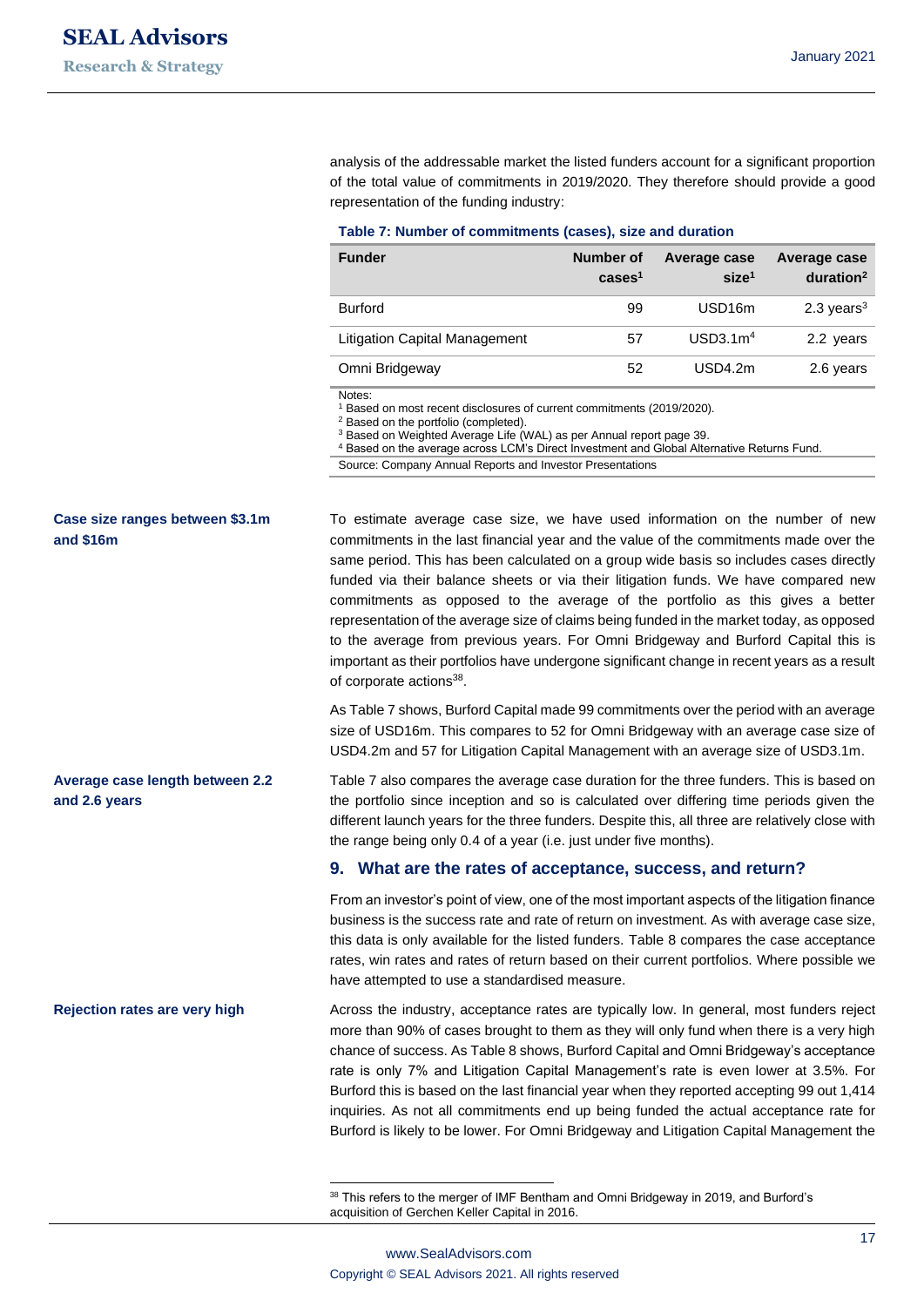acceptance rate is based on ratio of total inquiries to commitments since they have been listed:

|                                      | Acceptance<br>rate | Win rate            | <b>ROIC</b> |
|--------------------------------------|--------------------|---------------------|-------------|
| <b>Burford</b>                       | 7%1                | $89%^2$             | $93%^{3}$   |
| <b>Litigation Capital Management</b> | 3.5%               | $95\%$ <sup>4</sup> | 134%        |
| Omni Bridgeway                       | 7%                 | 89%                 | 128%        |

Notes:

<sup>1</sup> Based on 99 commitments out of 1,414 inquiries (Annual report 2019 page 18).

<sup>2</sup> Based on adjudicated and settlement wins (Investor presentation FY 2019 page 8, B/S only).

<sup>3</sup> Based Core Litigation business only.

<sup>5</sup> Combined IMF Bentham & legacy Omni Bridgeway.

Source: Company Annual Reports and Investor Presentations

**Win rate between 89% and 95%**

**Commercial litigation is the most funded**

**Class action and arbitrations are commonly funded**

**Portfolio funding on the increase**

Given the low acceptance rates it is not surprising that win rates for the three funders are high, ranging from 89% for Burford & Omni Bridgeway to 95% for Litigation Capital Management. For investors, the ROIC is a key factor and given this is a risk-based business the returns would be expected to be relatively high. All three have generated ROIC's over 90%.

#### **10. What and where do investors finance litigation?**

The main litigation funders focus on commercial as opposed to consumer litigation. Commercial is something of a catch-all category and there are a number of subcategories such as patent infringement, breach of contract, arbitration and insolvency. Most funders also provide capital to law firms both for single case and portfolio cases. In jurisdictions where class actions are permitted, financing collective litigation has also been a significant part of the litigation finance industry.

Using data from the listed funders, Table 9 provides a snapshot of the litigation being funded as of their latest market updates. Each of the funders has a different approach to categorising their exposures and so the data summarised in the table is only intended to provide a broad overview of the type of cases that are being funded. Omni Bridgeway and Litigation Capital Management both have a significant exposure to class action funding which accounts for 21%<sup>39</sup> and 36% of their portfolios respectively. This reflects their Australian heritage. Ironically, Burford which does not provide funding for class actions was subject to a class action itself as part of a shareholders claim of making false and/or misleading statements on its returns. The litigation was subsequently dropped.

Burford Capital does not categorise its investment in to general commercial, although the majority of what it funds would fall under that heading. Arbitration is also a significant category for all three, whereas the more traditional TPLF category of insolvency is now relatively small for the largest funders. Industry data suggests that portfolio funding is becoming an increasingly important part of the TPLF industry. This is borne out by the data on the listed funders who report exposures to portfolio funding of 28%, 10% and 7% for Burford, Omni Bridgeway, and Litigation Capital Management respectively:

<sup>39</sup> Measured by EPV for Omni Bridgeway.

<sup>4</sup> Based on 11 losses out of 226 separate cases (source: LCM Annual Report 2020 page 16).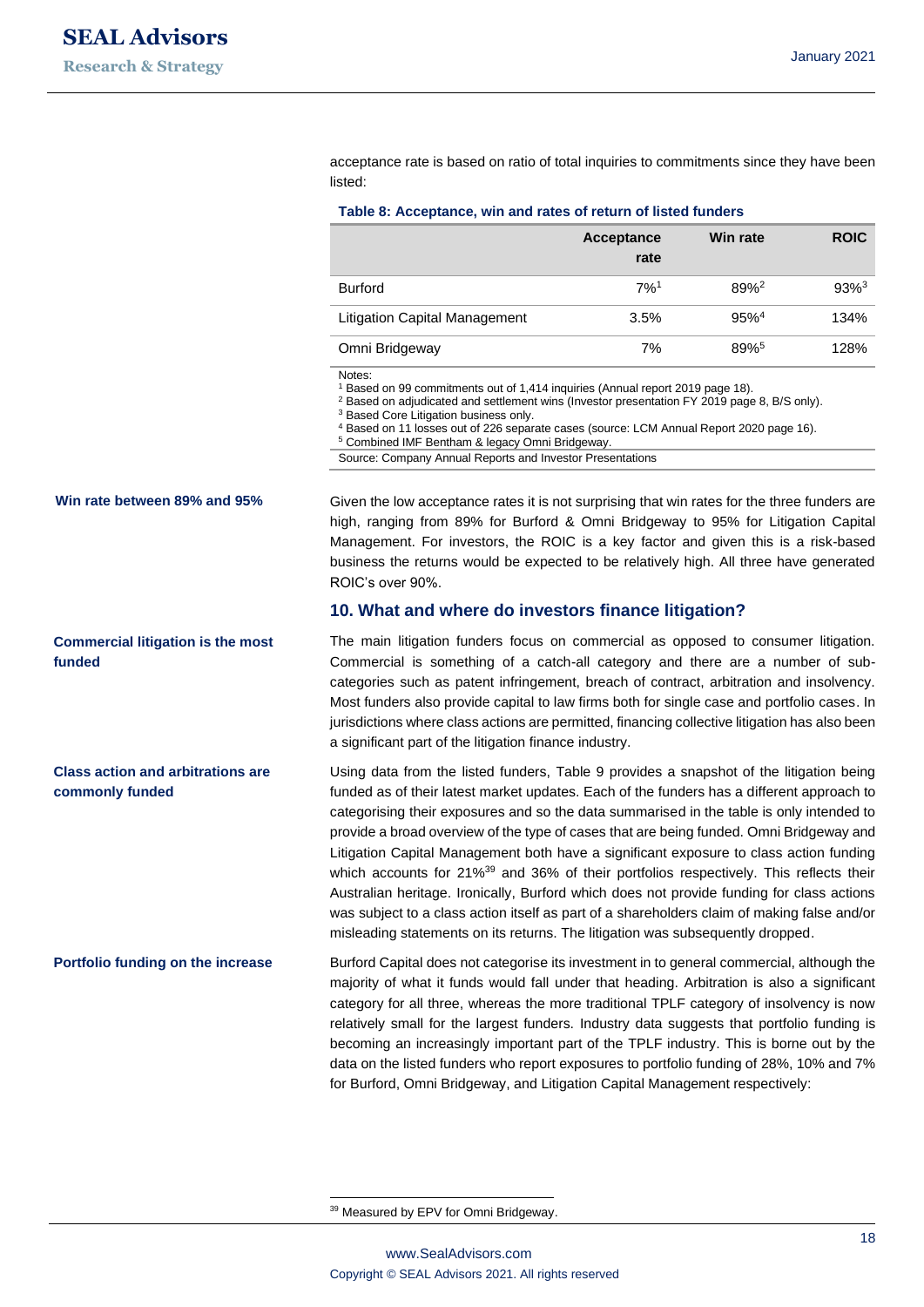| <b>Burford Capital</b>   |     | <b>Omni Bridgeway</b>  |                            | <b>Litigation Capital Management</b> |     |
|--------------------------|-----|------------------------|----------------------------|--------------------------------------|-----|
| Case type                | %1  | Case type              | $\frac{9}{6}$ <sup>2</sup> | Case type                            | %3  |
| <b>Mixed Portfolio</b>   | 28% | Commercial             | 27%                        | <b>Class Action</b>                  | 36% |
| Antitrust                | 15% | <b>Class Action</b>    | 21%                        | Arbitration                          | 24% |
| IP                       | 12% | Arbitration            | 13%                        | Commercial                           | 24% |
| Arbitration              | 10% | OBE Group <sup>4</sup> | 13%                        | Insolvency                           | 9%  |
| Contract                 | 10% | Patent                 | 11%                        | Portfolio                            | 7%  |
| <b>Securities</b>        | 6%  | Law Firm <sup>5</sup>  | 10%                        |                                      |     |
| Asset Recovery           | 5%  | Insolvency             | 2%                         |                                      |     |
| <b>Federal Statutory</b> | 5%  | Other                  | 3%                         |                                      |     |
| Bankruptcy               | 3%  |                        |                            |                                      |     |
| Other                    | 6%  |                        |                            |                                      |     |

#### **Table 9: Case type as percentage of portfolio of listed TPLF providers**

Notes:

<sup>1</sup> Based on group wide commitments.

<sup>2</sup> Based on Estimated Portfolio Value (EPV).

<sup>3</sup> Based on commitments of both Direct Investments and LCM Global Alternative Returns Fund.

<sup>4</sup> OBE Group refers to Omni Bridgeway Holding B.V., an un-listed company headquartered in the Netherlands.

<sup>5</sup> Refers to investment in law firm portfolios.

Source: Burford Annual Report 2019, Litigation Capital Management Annual Report 2020 & Market Update June 2020, Omni Bridgeway Investor Presentation December 2020

#### **North America has the greatest exposure to TPLF**

Regional exposures to funding are summarised in Table 10. For Burford and Omni Bridgeway, the greatest exposures are to North America, the majority of which is the US. This is followed by EMEA for Burford and Asia-Pac for Omni Bridgeway, the majority of the Asia-Pac exposure for the latter being Australia. Litigation Capital Management is focused on Asia-Pac (mostly Australia) and EMEA (mostly the UK). Burford also provides an additional category of "global" which is defined as litigation funding which has no defined single region. From what we understand a large part of this is related to the US in some form or other:

#### **Table 10: Main regional exposures of publicly listed TPLF providers**

|               | <b>Burford Capital</b> <sup>1</sup> | Omni Bridgeway <sup>2</sup> | Litigation Capital <sup>3</sup> |
|---------------|-------------------------------------|-----------------------------|---------------------------------|
| North America | 42%                                 | 49%                         | $0\%$                           |
| <b>FMFA</b>   | 30%                                 | 23%                         | 49%                             |
| Asia-Pac      | 4%                                  | 28%                         | 51%                             |
| Global        | $23%^{4}$                           | n/a                         | n/a                             |

Notes:

<sup>1</sup> Based on group wide commitments.

<sup>2</sup> Based on Estimated Portfolio Value (EPV).

<sup>3</sup> Based on commitments of Direct Investments only.

<sup>4</sup> Defined by Burford as unable to classify a single jurisdiction in which the case is pending (see page

45 of Annual Report 2019 for full definition).

Source: Burford Annual Report 2019, Litigation Capital Management Annual Report 2020 & Market Update June 2020, Omni Bridgeway Investor Presentation December 2020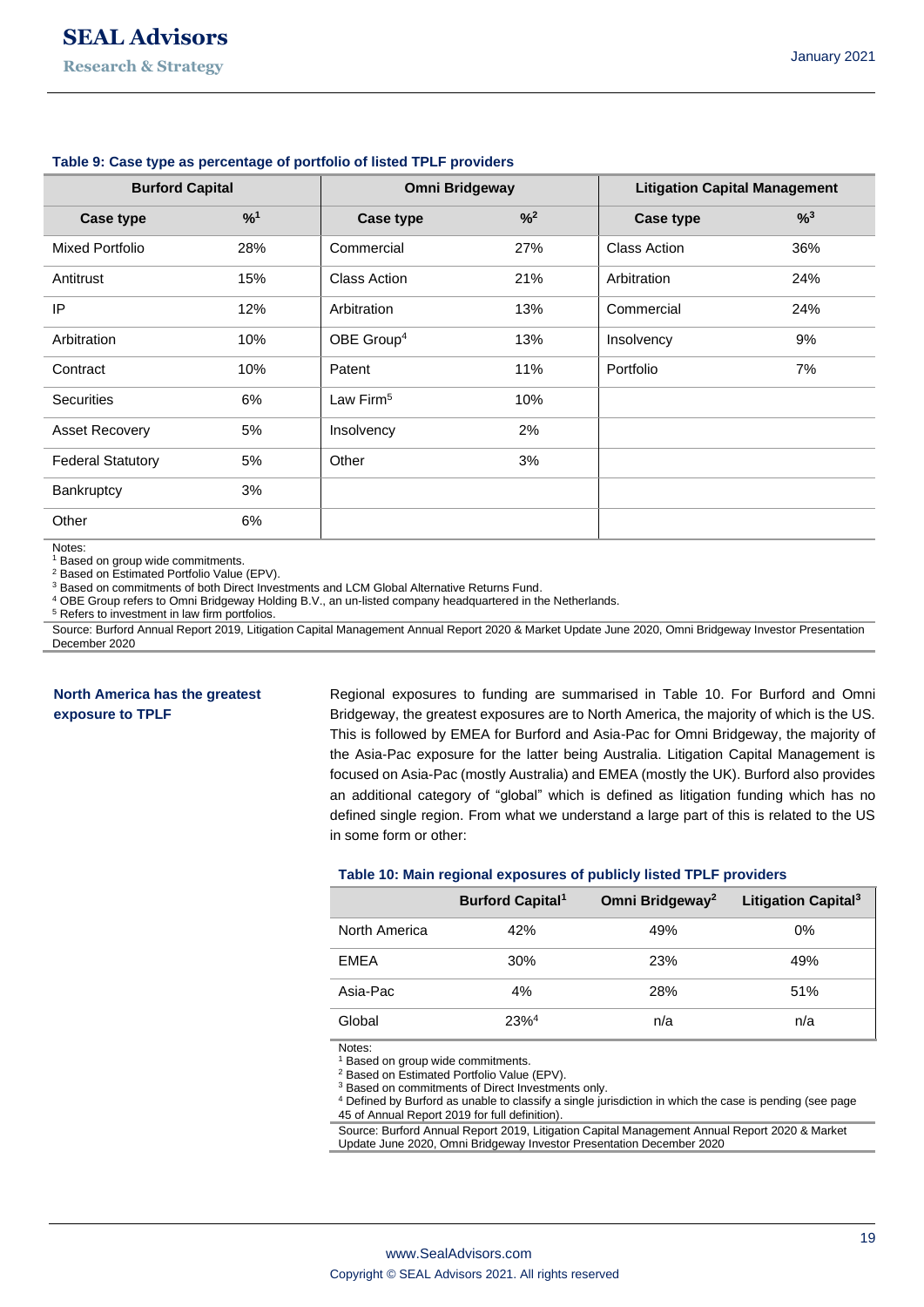It is worth noting that the regional data for the listed funders may give a slightly misleading picture of regional importance of litigation finance. As we discuss in our analysis of the addressable market, the US is by far the dominant region for litigation funding. Omni Bridgeway and Litigation Capital were founded in Australia, hence their exposure to Asia-Pac, much of which is Australia. In our view, if we took the regional exposures of the private funders into account, it is very likely the exposure to the North American market would be a lot higher.

#### **11. What is the size of the litigation finance market?**

Any discussion on the size of the market for TPLF faces the two issues of definition and measurement. The definitional issue does not relate to what comes under the scope of TPLF but relates to what is meant by the size of the market. To highlight this issue, a report published in 2017 by Aspen Re<sup>40</sup> states "[*litigation] funding is a billion-dollar industry that is reshaping litigation around the world*". In the same year David Russell of litigation specialist lawyers, Arnold & Porter writing on TPLF states "*a safe estimation would put the amount of the litigation financing in the legal market as somewhere in the*  low billions of dollars<sup>"41</sup>. Two years later in 2019, Professor Maya Steinitz, a leading name in the TPLF world, writes "*some estimates of the size of this global industry now place its market capitalization at \$50-\$100 billion*". This is closely followed by Joseph Stroble and Laura Welikson writing in the *Defense Counsel Journal* that "*the litigation finance industry*  is a five-billion-dollar market in the United States alone<sup>"42</sup>. Westlake Advisors, referring to the same period state that the size of the US market for TPLF was \$2.3bn. As it happens, they may all be correct, and the difference relates to what definition is used. We discuss in detail the size of the market for TPLF in our accompanying paper $43$  on the Total Addressable Market (TAM) which provides various ways in which the market size can be measured. Here we will provide just a brief summary of the issues.

In our analysis, we estimated the total litigation spend in 2019 was approximately \$142bn, circa 20% of the total global legal services market in the same year. Of that, we estimated around \$60bn to \$90bn could have been financed by some form of third-party funding. This is the value that Professor Steinitz refers to, i.e., the notional/potential addressable market.

The much lower \$1bn to \$5bn refers to the actual market size, rather than the TAM but, again this can be quite different depending on the definition used. Here we have to differentiate between the value of the funds that are available for TPLF and the funds that are actually committed to funding. For example, Burford Capital which is the largest of the independent litigation finance companies had a total portfolio of \$4.2bn<sup>44</sup>. In the period up to end of 2019, they made total commitments of \$1.57bn. Similarly, Omni Bridgeway, the second largest of the listed litigation funders, had a portfolio value of \$1.5bn and made total commitments of \$220m. Westfleet Advisors estimates that the total fund size of the litigation funders was approximately \$9.5bn in 2019. The \$2.3bn referred to earlier is what they estimated was committed to TPLF over the period. In other words, the \$2.3bn is the flow into financing over the year from the stock of \$9.5bn of funds.

In our research, we estimated the cumulative figure for total commitments over the 2019/2020 annual period was between \$2.4bn and \$3bn. That is how much actual case funding was made and it is that value we believe is the actual market (this compares to the \$2.3bn estimate for the US by Westfleet Advisors). In our previous analysis we estimated the dedicated TPLF funds amounted to approximately \$9.2bn. We have since

**Problems with definition and measurement**

#### **We estimate the TAM to be between \$60 & \$90bn**

**We estimate total commitments in 2019 of between \$2.4bn & \$3bn**

<sup>40</sup> Aspen Re (2017), *Litigation funding, global trends and outlook*.

<sup>41</sup> Russell (2017), *ibid*.

<sup>42</sup> Strobel & Welikson (2020), *ibid*.

<sup>43</sup> See Evans & Fletcher (2020), *ibid.*

<sup>44</sup> This was the stated value as its year end in Dec 2019.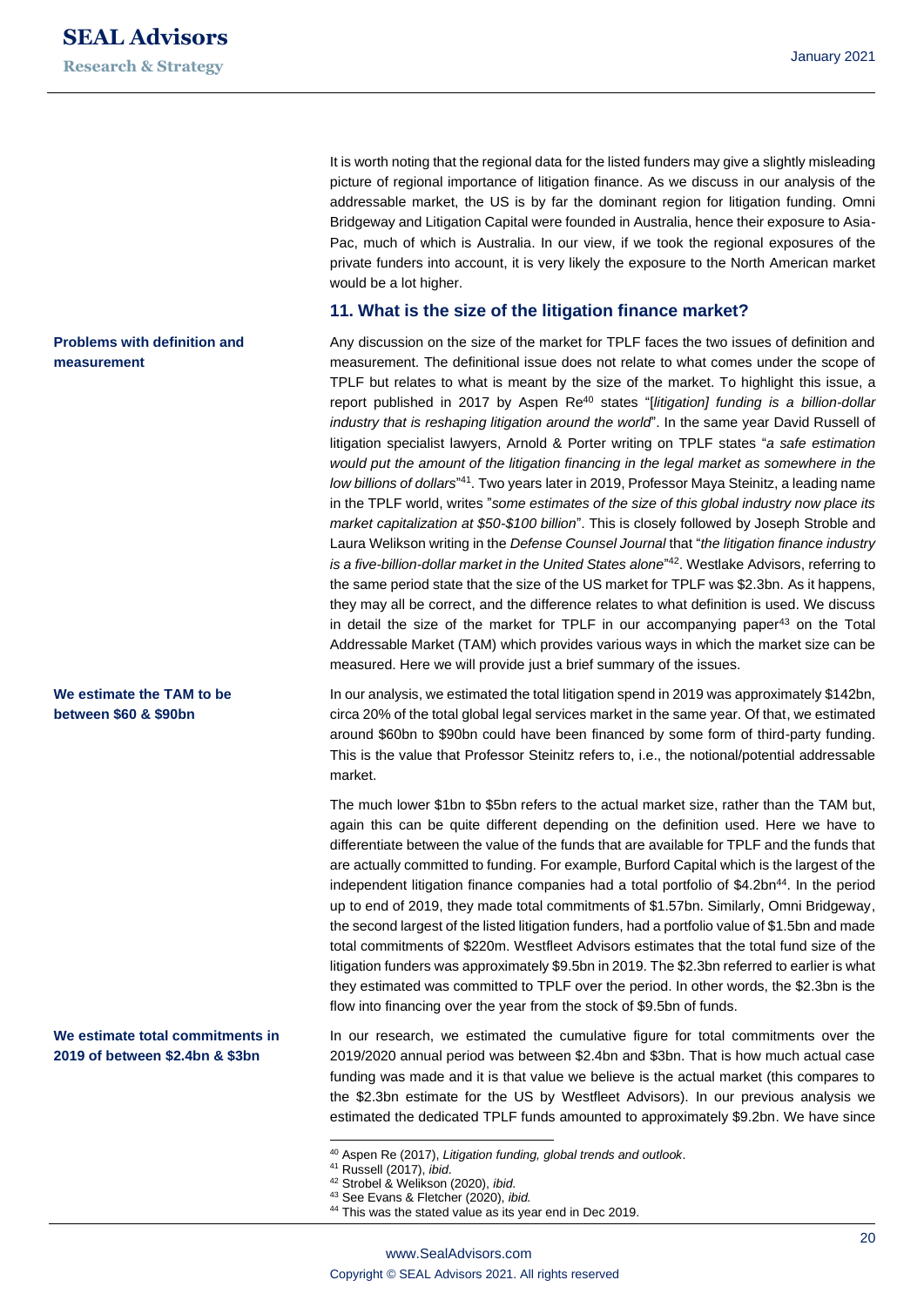**No industry data available**

**For the listed funders we estimate uplifts to be between 1.5x & 4x**

revised this estimate for the current market (i.e. end 2020) to total dedicated funds of between \$10bn and \$11bn.

Two other points worth noting with regard to market size are acceptance rates and commercial versus consumer litigation. On the former, we know from the three listed operators they accept between 3% and 7% of cases. In other words, they reject between 93% and 97% of all cases put forward for funding. As we highlight in our analysis of the TAM, a relatively small change in the acceptance rate could have a relatively large impact on the addressable market. With regard to commercial versus consumer litigation funding, the vast majority of cases funded is for commercial cases. This is essentially due to the economics of litigation funding as commercial is generally a lot larger and the potential returns a lot higher.

One final issue is that, in all estimations of the size of the industry, the actual and addressable market excludes the impact of recoveries (i.e. the awards from out-of-court settlements or favourable court judgments). Recoveries or awards, particularly in the case of class actions, can run into billions of dollars. To highlight this point, in Burford Capital's 2019 annual report they cite data on the 100 largest settlements, judgements and awards in the US which totalled a combined \$14.7bn in 2018<sup>45</sup>. Since the litigation funder commonly receives 15-40% of such awards $46$  (depending on the type of funding arrangement in place), this represents a potentially large revenue stream that is not captured in TAM calculations based on the litigation portion of total legal spend. **Estimates exclude recoveries**

#### **12. What are the average gains on case wins?**

To the best of our knowledge there is no industry data on the sizes of award settlement and none of the private funders make public their win rates and/or the magnitude of case wins relative to capital deployed. This leaves only the listed funders who provide some data on case "uplifts", albeit with varying degrees of disclosure.

For Burford, using information provided in their 2020 full year presentation on capital deployed and recoveries for settled and won (or adjudicated) cases, we find that gains (or up-lifts) ranged from 1.5x (for settled) to 3.5x (for won cases).

For Omni Bridgeway, we use historic results for IMF Bentham for 2019 and 2018 (the former being the last year in which they provide a breakdown of the mix between won, settled and lost cases). We then estimated the rates of settlement, wins and losses and associated costs. We calculate the gains/up-lifts range from 2.6x (settled) to 4x (adjudicated wins).

Litigation Capital Market, the smallest of the listed funders provide very little in the way of information on gains other than a single case target return of 4x of invested capital, which we assume to refer to a win on adjudication.

While our estimates are based on relatively limited data, Burford and Omni Bridgeway are the world's largest funders. As such we estimate that uplifts for the industry range from **1.5x for settled cases to 4x for adjudicated wins**. We should also note that the return on settled cases is also dependent on expected duration. Lower duration (i.e., higher probability) cases are most likely to achieve a lower gain on settlement. This factor may explain the relatively wide range of gains in settled cases as opposed to cases won on adjudication.

<sup>45</sup> Burford's 2019 Annual Report; the figure is the 'Total value of the largest 100 US verdicts in 2018' citing data by ALM VerdictSearch.

<sup>46</sup> See 'Bankrolling Justice' by Emma Ryan and Aleks Vickovich in *LawyersWeekly*, May 2018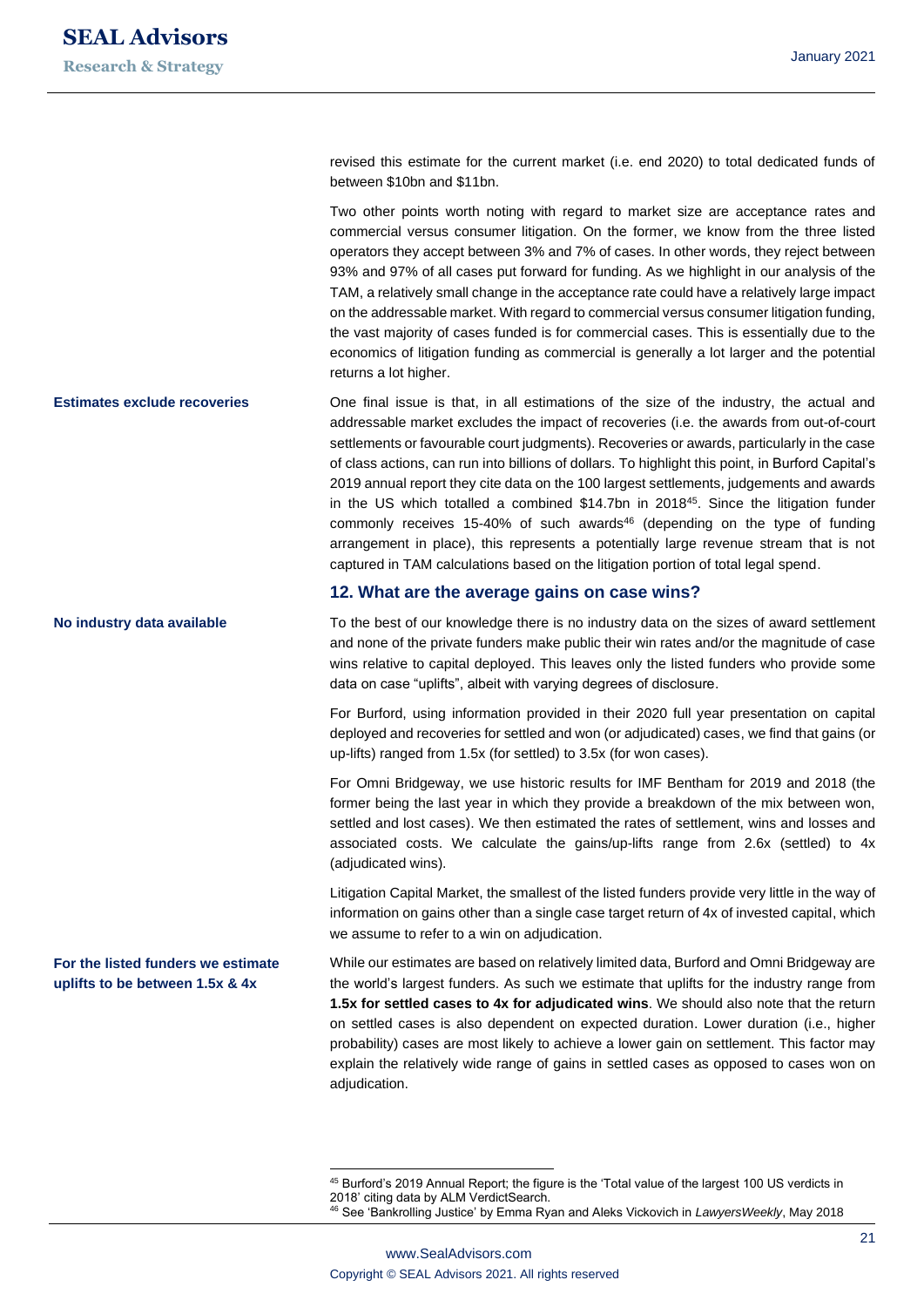#### **13. What is the relationship between TPLF and law firms?**

In the early adopter markets of the UK and Australia, the litigation financing industry and traditional law firms co-existed relatively well. In part this is due to TPLF initially being used in only limited situations (e.g., insolvency) but also due to contingency fees being banned in both jurisdictions. In the US where contingency fees have been an integral part of the litigation market for some time, the growth in TPLF was initially viewed with suspicion by law firms and seen as a potential threat to their business models. These days the situation has changed, and litigation finance is no longer viewed as eating the lawyer's lunch but is increasingly viewed as providing it.

To explain why, David Russell<sup>47</sup> of the law firm Arnold & Porter, published a paper in which he discusses the view that "Biglaw" has benefitted from the rise of TPLF as it has allowed the industry to move back to its preferred model of hourly billing. On this, he explains large law firms are inherently unstable business models. This is because traditionally they have relied on long-standing relationships with clients who do not shop around and were willing to accept billable hours. Post the financial crash, clients became increasingly unwilling to accept the billable hour model as they became far more conscious of costs. This pressured law firms to offer alternative fee arrangements (AFA) such as mixed hourly billing, performance bonuses, contingent and flat fees, and law firm equity in clients. At the same time there was the rise of the in-house counsel which had the effect of eroding the asymmetry of information<sup>48</sup> that had existed between law firm and client and had perpetuated the stickiness of relationship and acceptance of billable hours. **TPLF is a positive for law firms**

> Russell explains that following the move away from billable hours, law firms, in particular Biglaw, became increasingly financially unstable. The rise of litigation financing has inpart reversed this trend and has benefited both the plaintiff and law firms alike. He explains this by way of example in which a company (the plaintiff) engages in litigation and uses litigation financing which means they do not have to pay the law firm out of their own pocket. Instead, the litigation funder assumes the risk and pays the law firm using the traditional billable hour model. Moreover, the law firm gets paid a guaranteed payment and is not at risk of the plaintiff not paying its fees. As Russell states, for law firms "*litigation-financing AFAs are better than the hourly billing model. With hourly billing, there is always a risk that the client will either be slow to pay or will not pay at all*". Not surprisingly, law firms now routinely include litigation financing in their pitch to their clients.

Not all aspects of the relationship between law firms and third-party funders is considered positive. As Giesel (2015) highlights "[w]ith *ALF* [Alternative Litigation Funding] *arrangements becoming more commonplace at all levels of litigation, questions have emerged about the effect the involvement of an ALF entity in a litigation matter has on the work-product doctrine and the attorney-client privilege*.

With regard to attorney-client privilege, the issue relates to what is disclosed to the funder and at what stage. The funder will want as much information as possible in order to assess the likeliness of winning, and so funding the case. Voluntary disclosure of privileged information to a third party other than counsel can result in the waiver of the privilege. In turn this potentially makes the information discoverable.

Similarly, the work-product doctrine (highlighted in the section above on disclosure), Glover (2016) explains "*has long been understood as protecting the values and functions* 

**TPLF allows the use of billable hours** 

**Concerns over attorney-client privilege and…..**

**…..the work-product doctrine**

<sup>47</sup> See David Russell (2017), *ibid*.

<sup>&</sup>lt;sup>48</sup> Russell explains that Biglaw's business model is foundationally based on an informational asymmetry between lawyers and clients. He cites Ribstein (2010) who explains that "it is hard for clients to shop for the most skilled and trustworthy lawyer because as non-experts they may not be able to accurately judge the quality of the lawyer's services even long after they are rendered."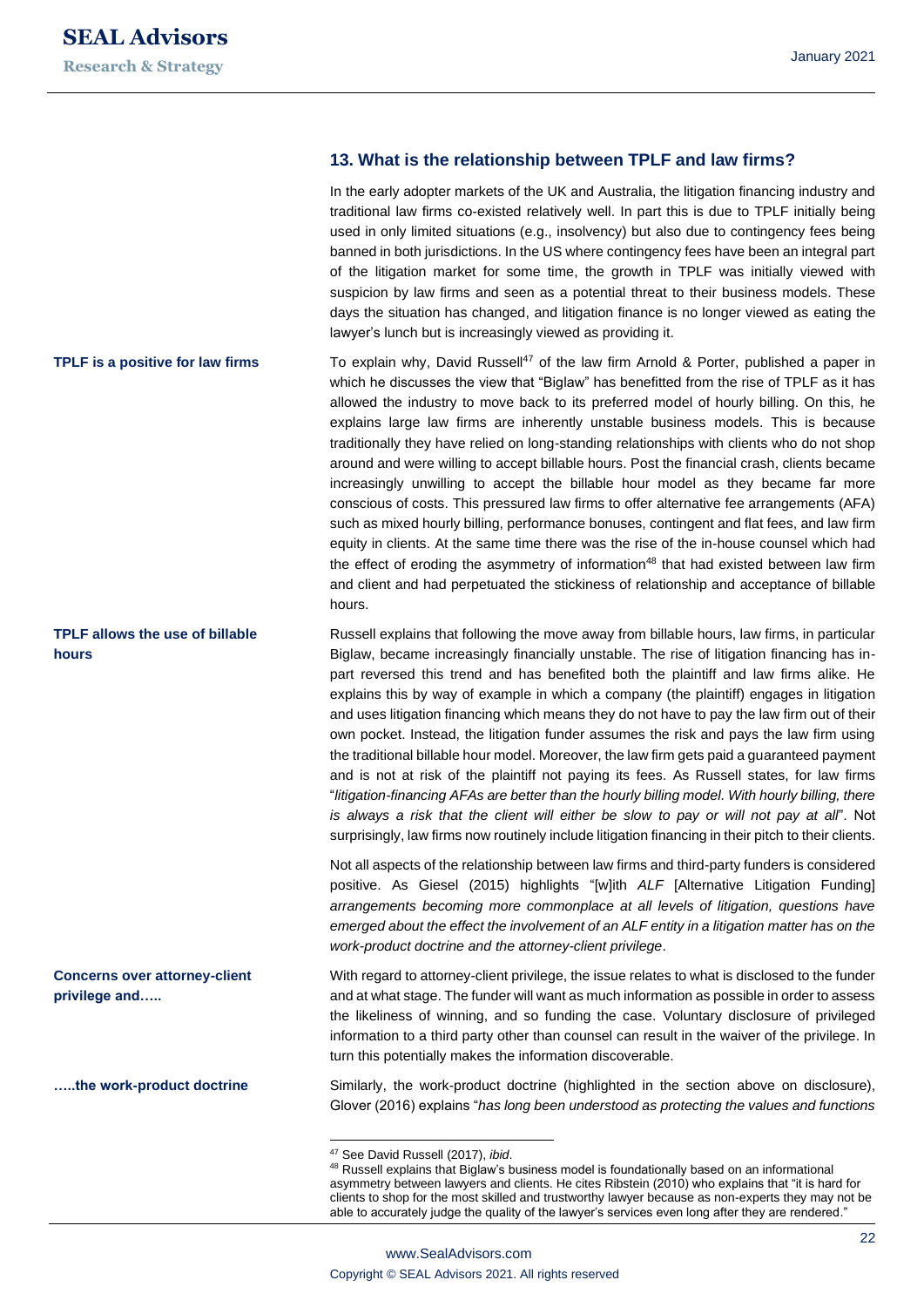**highlighted in 2011**

**Secondary market has not**

**TPLF as an asset class will need a** 

**secondary market**

*of the adversarial system*" and "*has traditionally and most frequently been invoked to protect materials created by attorneys in the course of readying a case for trial*…" The issue that has arisen for courts is they are increasingly being required to decide on whether materials created in the course of obtaining and making use of third-party funding in litigation qualify for work-product protection.

Attorney-client privilege and the work-product doctrine are subjects of substantial debate among academics and practitioners. For this review, suffice to say, that along with discussions on the ethics of using TPLF they are often cited as areas of conflict of interest between funders and lawyers and reasons why the growth of TPLF should be subject to some degree of regulation.

#### **14. Is there a secondary market?**

In a research paper published almost ten years ago, Professor Maya Steinitz wrote the following on the secondary market: **Likeliness of a secondary market** 

> *The last couple of years have also ushered in a secondary market in legal claims. Predominantly, this secondary market takes the form of litigation funding firms going public - selling shares to the public and listing on stock exchanges. But it is possible that in the foreseeable future we will also be witnessing the creation of a new form of securities - legal-claims-backed securities … The existence of a secondary market in litigation claims, which is poised to grow, is the key feature distinguishing not only the second wave of litigation funding from the first, but also, as we shall see, third-party funding from attorney-funding of litigation (the contingency fee)<sup>49</sup> .*

Since the publication of Professor Steinitz's paper, the primary market has grown rapidly. It has attracted many investors from a variety of different backgrounds and funds dedicated to litigation finance have grown ten-fold. The secondary market, however, has not developed other than a few small platforms such as AxiaFunder (in the UK) and Lex Shares (in the US) and indirectly via investing in the shares of listed funding companies. **Primary market has developed**

> As it stands, litigation funders have very little access to a secondary market in legal cases. Once they have committed, they either have to see it through to settlement or adjudication or cease funding the case. Similarly, those investing in litigation funds are effectively making a private equity type of investment and are committed for the duration of the fund. Legal-claims-backed securities as envisaged by Professor Steinitz which could be traded on a secondary market has yet to develop. Searching the academic literature, we have found very little written on the potential benefits of a secondary market, or why such a market has not yet developed. Any indirect comments on this issue tend to focus on the relative nascent status of the industry or concerns over ethics of trading in "other peoples" claims.

To date, one aspect of the industry that is likely to have been the limiting factor on the establishment of a secondary market is its size. As we have previously highlighted annual commitments to litigation funding in 2019 were between \$2.4bn and \$3bn and the total addressable market is estimated by us to be between \$60bn and \$90bn. This means even if all commitments were securitized and traded (at least once), it would remain a niche market. **Market has been too small**

> Going forward, as TPLF further establishes its status as a legitimate asset class and dedicated funds continue to grow, we would expect mainstream asset managers to develop their own open- and closed ended funds that specialise in litigation finance. This

<sup>49</sup> Steinitz, Maya (2011), *Whose Claim Is This Anyway? Third Party Litigation Funding*, Minnesota Law Review, Vol. 95, No. 4, 2011.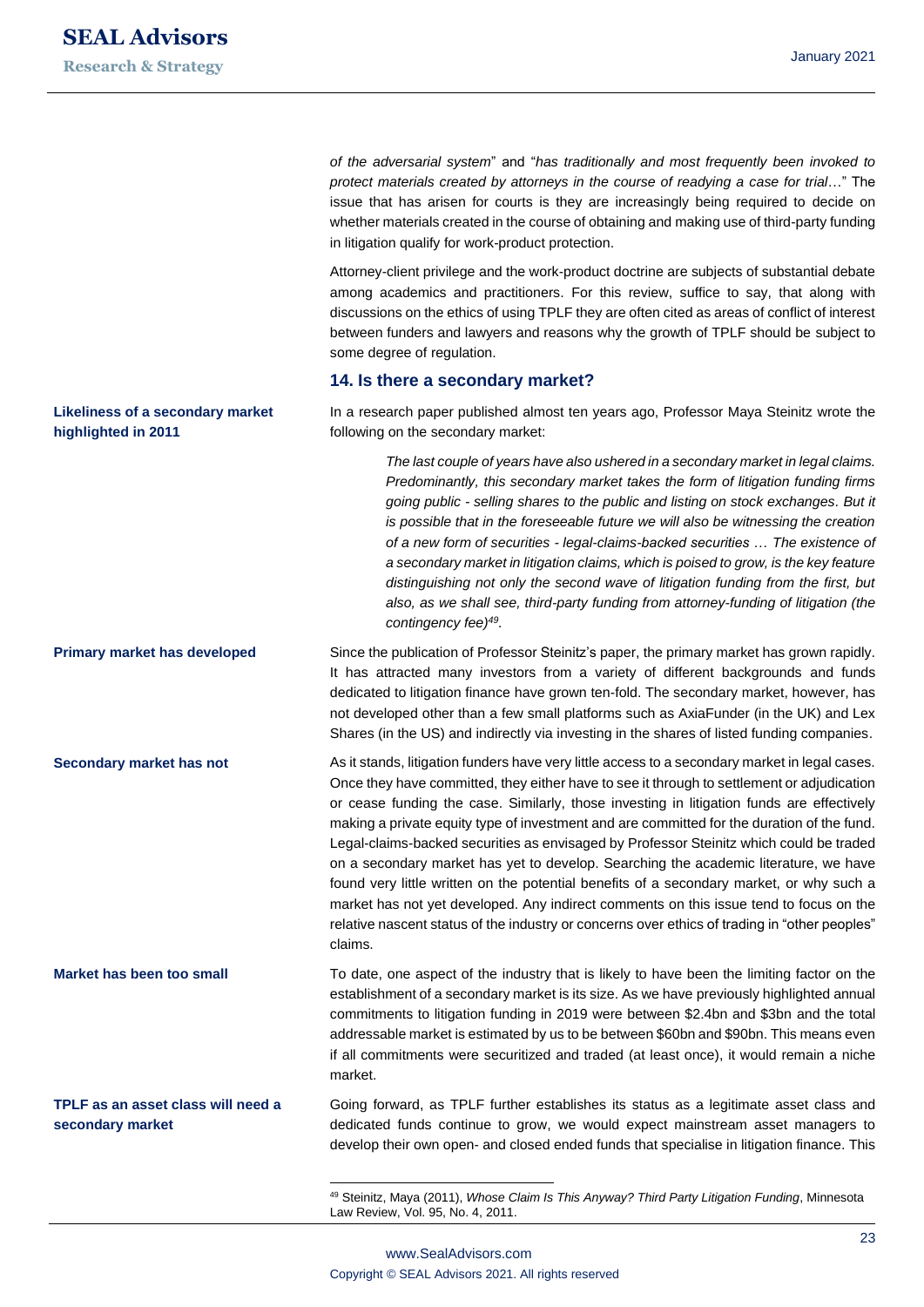could take the form of direct funding of cases or investing in litigation funds or companies. In many respects this is just a hybrid of Burford and Juridica, <sup>50</sup> but could be offered as part of a suite of investment funds managed by mainstream managers, rather than a more speculative investment in a single funder.

An alternative approach is to follow Steinitz's idea and securitize legal claims which could be traded in a secondary market. These could be traded while "in-play" or following adjudication during the asset recovery phase. One of the potential limiting factors is access to information and the confidentiality of privileged information that would be required to assess an investment in the secondary market. This may require a rating of the security by a specialist agency as well as the development of a specialist trading platform or venue for legal claims. Despite these issues, it seems inevitable that as TPLF grows some form of secondary market will develop.

#### **15. What's the outlook for TPLF?**

In just over a decade, TPLF has transitioned from the periphery to the mainstay of the legal services market. In countries such as the US and UK, law firms routinely include access to litigation financing as a central component in pitches to their clients. But despite its growth, TPLF remains a relatively small part of total global expenditure on litigation. In some regions, notably Asia, TPLF has made very little headway and is either ignored or, as in Hong Kong and Singapore, its use is restricted by law.

While the adoption and growth in TPLF varies greatly from region to region, one trend that is occurring worldwide is the demand for access to justice. This is occurring at both the commercial and consumer level and is a trend that is unlikely to be reversed. In the near term, the growth in TPLF will continue to be focussed on the common law countries of the US, UK, Australia, and Canada. Certain civil law countries such the Netherlands, Germany, Austria, and Switzerland are also likely to see continued growth, albeit at a slower pace. This leaves a significant part of the land mass and population of the world where TPLF has the potential to fund access to justice. In South America, some limited use of TPLF has already been seen in Brazil but remains largely undeveloped in the rest of the continent. In Africa, TPLF has so far only been adopted in South Africa. In the Middle East TPLF has been used in the UAE and was allowed for the first time in Saudi Arabia in 2017, after which no other cases have been recorded. India has experienced a limited growth in the use of TPLF, although it is debateable whether its use is legal or not. TPLF is unused in mainland China and most commentators do not believe it will be adopted any time soon. However, unlike Hong Kong, TPLF is not illegal in the PRC and only a small penetration of Chinese litigation market would have a significant impact on its growth.

While it is clear the demand to pursue litigation claims will continue to grow, the limiting factor for the growth in TPLF is whether the supply of funds will keep pace. In our discussions on the actual current size and total addressable market for TPLF we have based our estimates on current commitments and the current amount of total litigation that could be addressable by third party funding. As we know, the supply of funds mainly comes from dedicated funders, hedge funds, a limited number of family offices and high net worth individuals. Mainstream asset managers and pension funds have yet to enter this market in any meaningful way. But given the acceptance of TPLF as a legitimate asset class it seems inevitable that a significant investment in the sector could come from the investment behemoths.

> To put this in perspective, a report published in 2019 by the Economic Development division of the United Nations estimated that by end 2017 the total global AUM of the

<sup>50</sup> Juridica was a closed-ended investment company until it delisted in 2018.

# **From periphery to mainstay**

**Global trend of demand for access to justice**

## **Litigation will continue to grow**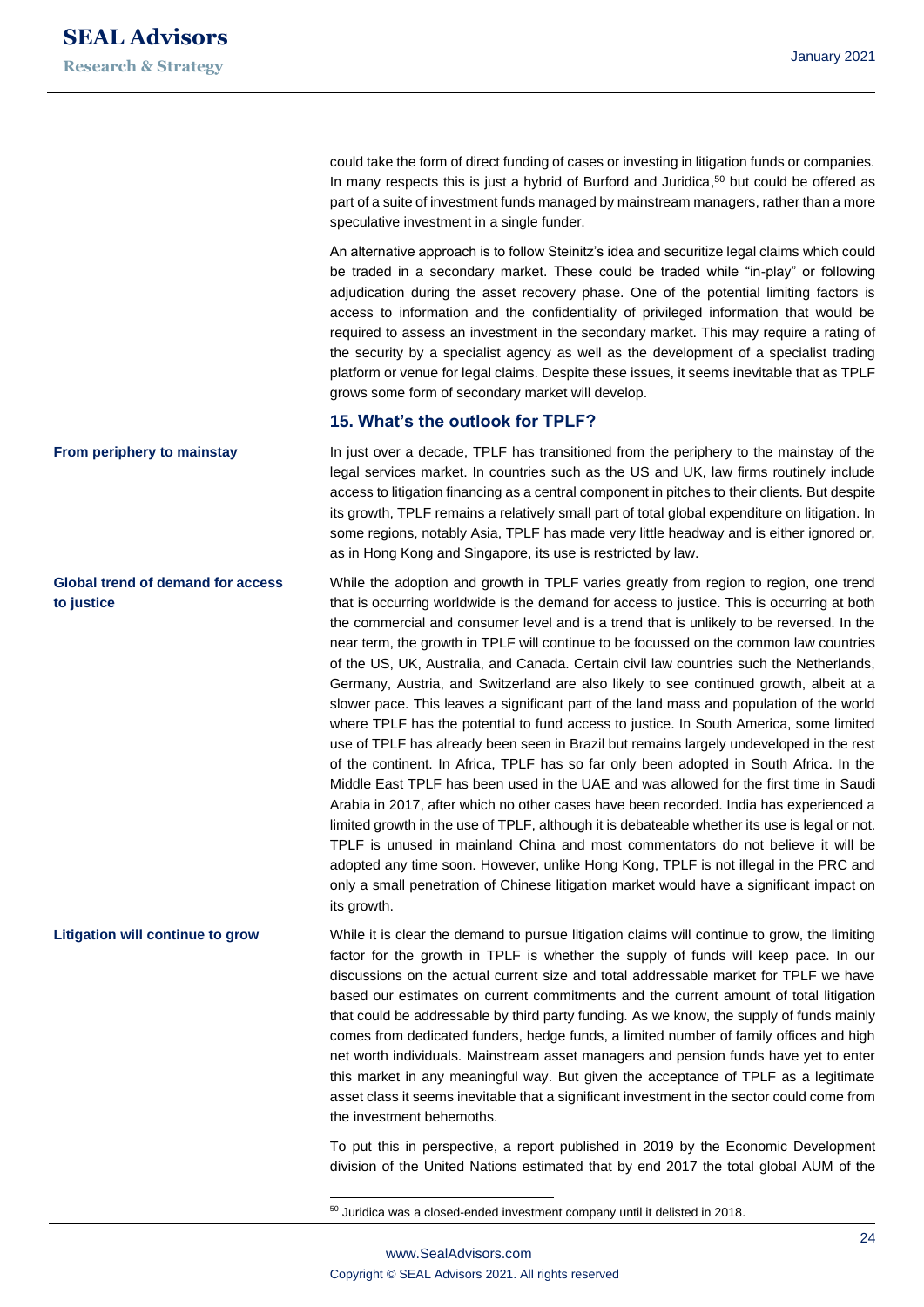asset management industry was around \$77 trillion. Out of the total they estimated assets devoted to alternatives to be around \$12 trillion. Going forward a report by PwC<sup>51</sup> estimated that global AUM was predicted to grow to \$145 trillion by end 2025, with alternatives accounting for 21% (\$30 trillion).

**In summary, TPLF is a market that has a lot further to go. It will be fuelled by the global growth in litigation claims and the recognition of litigation funding as a legitimate alternative asset class.** 

<sup>51</sup> PWC (2017), *Asset & Wealth Management Revolution: Embracing Exponential Change*, 2017.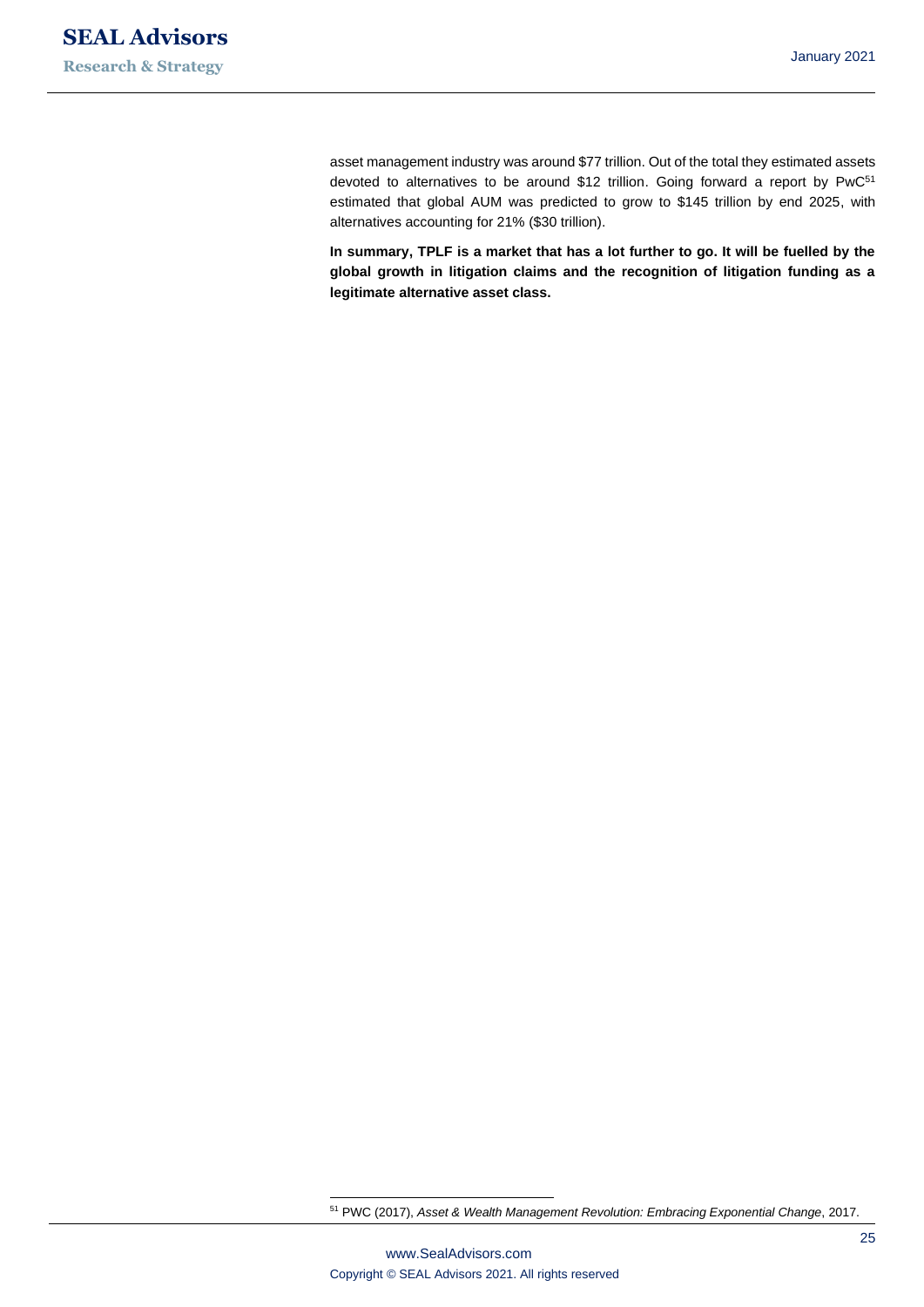#### **References & suggested reading**

**Abramowicz, Michael (2019),** *Screening Legal Claims Based on Third-Party Litigation Finance Agreements and Other Signals of Quality,* GWU Law School Public Law Research Paper No. 2019-19

**Abrams, David & Daniel Chen (2017)**, *A Market for Justice: A First Empirical Look at Third Party Litigation Funding,* University of Pennsylvania Journal of Business Law, Vol. 15, P. 1075, 2013

**Allianz Global Corporate & Speciality SE (2020), '**Collective Actions and Litigation Funding and the Impact on Securities Claims: A Global Snapshot', July 2020

**Aspen Re (2017),** *Litigation Funding. Global Trends and Outlook*

**Avraham, Ronen, Lynn Baker & Anthony J Sebok (2020***), The Anatomy of Consumer Legal Funding*, Cardozo Legal Studies Research Paper No. 618

**Ayranci, Zehra Betul (2017)**, *Legal Ethics and Professional Responsibility Concerns Related to Alternative Litigation Financing*, Professional Ethics and Alternative and New Law Business Structures Joint Committee News, Newsletter of the International Bar Association Section on Public and Professional Interest (2017)

**Barker, George Robert (2011)**, *Third Party Litigation Funding in Australia and Europe*, Australian National University; Law and Economics Consulting Associates Ltd

**Bedi, Suneal & William Marra (2020)**, 'The Shadows of Litigation Finance', Vanderbilt Law Review, Forthcoming.

**Buesnel, Clive et al (2019)**, *This time is different: Six trends that will determine the future of global non-life reinsurance*, Deloitte, 2019

**Bloomberg Law –** Commercial Litigation Finance (2019)

**Burford Capital –** Annual Reports, 2018, 2019, 2020; 2018 Litigation Finance Survey; 2019 Legal Finance Report: Survey of In-House and Law Firm Lawyers; Capital Markets Day 2018 Investor Presentation.

**Couture, Wendy Gerwick (2013)**, *Securities Regulation of Alternative Litigation Finance*, Securities Regulation Law Journal, Vol. 42, p. 5, 2014

**Cadman, Emily (2018**), *For the World's Super Rich, Litigation Funding Is the New Black*, Bloomberg News

**Epstein, G (2019),** *The asset management industry in the United States, Financing for Development, series*, No. 271 (LC/TS.2019/81), Santiago, Economic Commission for Latin America and the Caribbean (ECLAC), 2019.

**Evans, Scott & Matt Fletcher (2020)**, 'Third-Party Litigation Funding: What is the size of the market anyway?' SEAL Advisors, Nov 2020

**Faure, Michael G & Jef P.B. De Mot (2019)**, *Third-Party Financing and Litigation Expenditures*, New York University Journal of Law & Business, 2016, Vol. 12(3), 751-778.

**Fitzpatrick, Brian T (2018),** *Can and Should the New Third-Party Litigation Financing Come to Class Actions?* Theoretical Inquiries in Law, Vol. 19.1 (2018)

**Giesel, Grace M. (2012)**, *Alternative Litigation Finance and the Work-Product Doctrine*, Wake Forest Law Review, Vol. 47, No. 5, 2012

**Giesel, Grace M. (2015**), *Alternative Litigation Finance and the Attorney-Client Privilege*, Denver University Law Review, Vol. 92, No. 1, 2015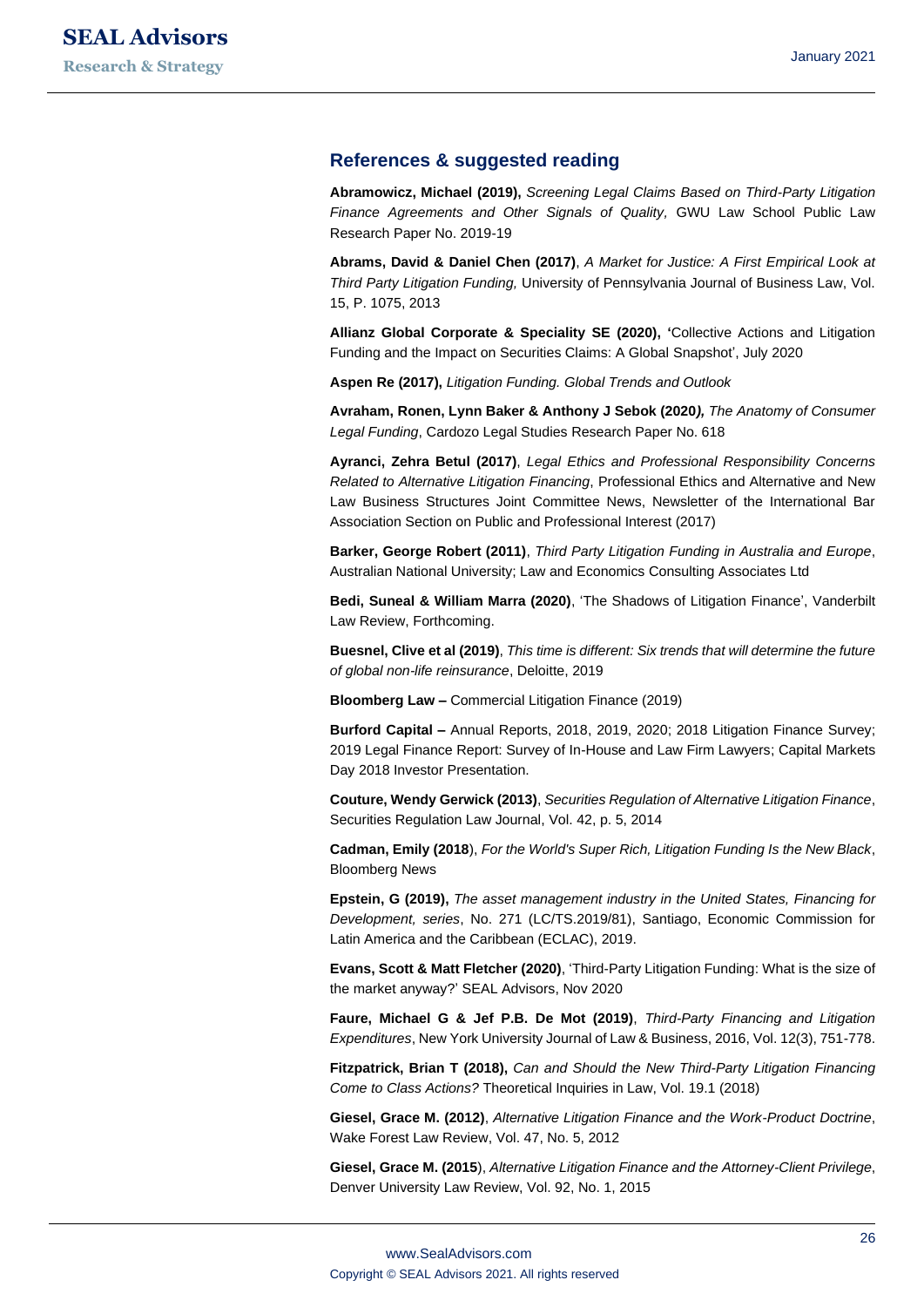**Glover, Maria (2016),** *Alternative Litigation Finance and the Limits of the Work-Product Doctrine*, New York University Journal of Law and Business, Vol. 12, No. 3, 2016

**Gomez, Manuel A. (2015)**, *Crowdfunded Justice: On the Potential Benefits and Challenges of Crowdfunding as a Litigation Financing Tool*, University of San Francisco Law Review, Vol. 49, 2015

**Goral, Radek (2015),** *Justice Dealers: The Ecosystem of American Litigation Finance,*  Stanford Journal of Law, Business, and Finance.

**Hodges, Christopher, John Peysner & Angus Nurse (2012***), Litigation Funding: Status and Issues*, Oxford Legal Studies Research Paper No. 55/2012

**Huang, Bert I.(2012),** *Litigation Finance: What Do Judges Need to Know?* Columbia Journal of Law and Social Problems 45:525 (2012)

**Kalajdzic, Jasminka, Peter Kenneth Cashman & Alana Longmoore (2013)**, *Justice for Profit: A Comparative Analysis of Australian, Canadian and U.S. Third Party Litigation Funding*, American Journal of Comparative Law, Vol. 61, No. 2, 2013

**Kidd, Jeremy (2020)**, *To Fund or Not to Fund: The Need for Second Best Solutions to the Litigation Finance Dilemma*, George Mason Law & Economics Research Paper No. 12-22

**Knight, Jared (2016)**, *Of Conflicts and Corporations: Analyzing Corporate Forms for Future Litigation Finance Firms*, Journal of Corporation Law, Vol.41, No.4

**Legg, Michael (2017),** *Class Actions, Litigation Funding and Access to Justice*, UNSW Law Research Paper No. 17-57

**Legg, Michael, Louisa Travers, Edmond Park & Nicholas Turner (2010), '**Litigation Funding in Australia', paper presented by Michael Legg at the Law Society of New South Wales Young Lawyers

**Litigation Capital Management** – Annual Reports 2019 & 2020

**Molot, Jonathan** T.(2010), *Litigation Finance: A Market Solution to a Procedural Problem*, Georgetown Law Journal, Vol. 99, 2010

**Molot, Jonathan T**. (2014), *The Feasibility of Litigation Markets*, Indiana Law Journal, 171-1794 (2014)

**Morpurgo, Marco de (2011)**, *A Comparative Legal and Economic Approach to Thirdparty Litigation Funding*, Cardozo Journal of International and Comparative Law, Vol. 19, pp. 343, 2011

**Omni Bridgeway (IMF Bentham) –** Investor Presentation, January 2020, Business Plan, 17 November 2020, Annual Report 2020

**PWC (2017),** *Asset & Wealth Management Revolution: Embracing Exponential Change*, 2017

**Ribstein, Larry (2010)**, *The Death of Biglaw*, Wisconsin Law Review, Vol. 2010, No. 3, 2010.

**Russell, David (2017)**, *Litigation Financing's Increasing Presence in Biglaw and the Legal Market*, Available at SSRN 2945742, 2017

**Sahani, Victoria (2013)**, *Recent Developments in Third-Party Funding*, Journal of International Arbitration, Vol. 30, Issue 4, pp. 443-452, 2013

**Shroff, Cyril & Amita Katragadda (2019),** *Third-Party Funding of Litigation In India: An Asset Class In Waiting***,** Bloomberg, Feb 2019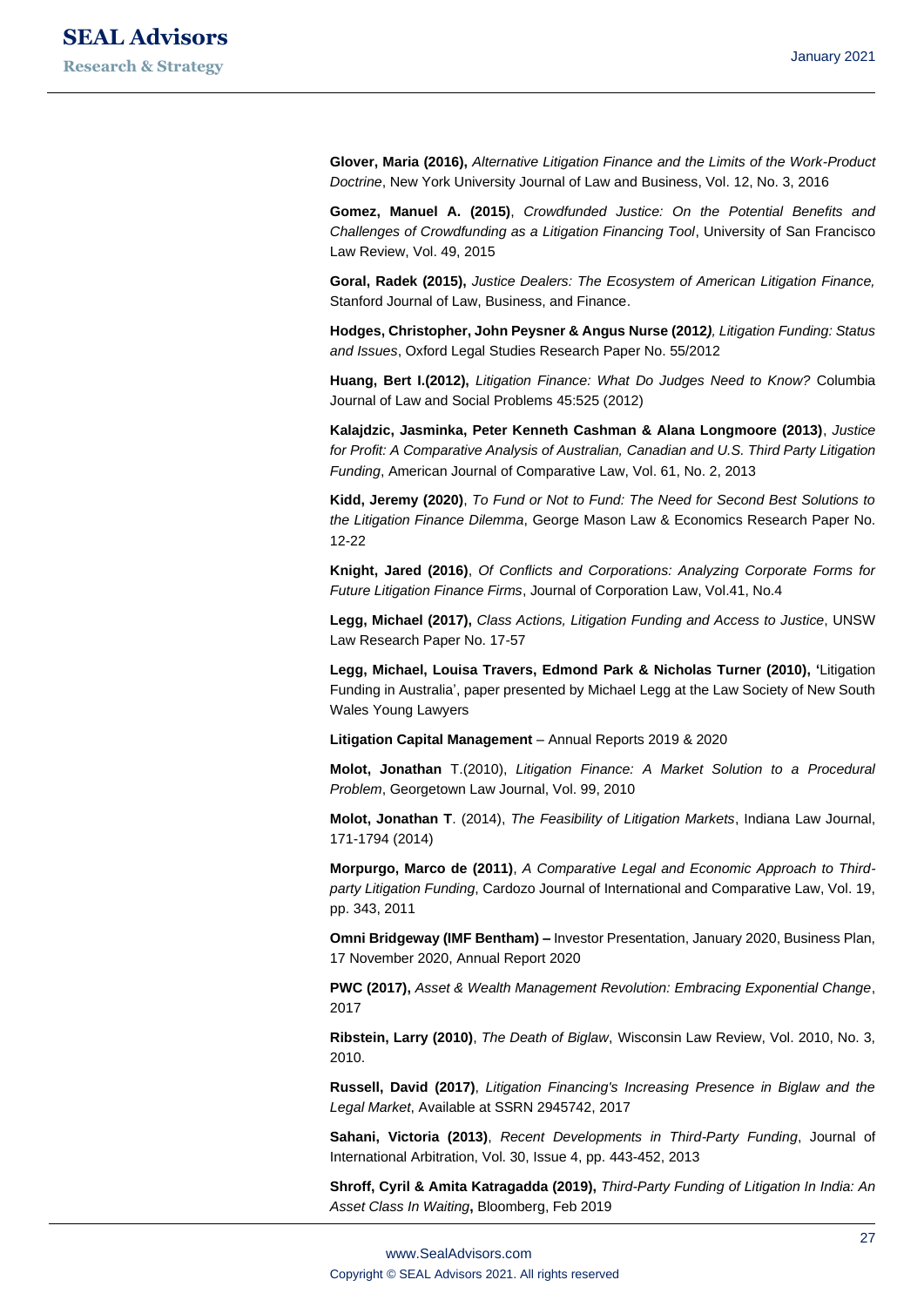**Shannon, Victoria (2015),** *Harmonizing Third-Party Litigation Funding Regulation***,** 36 Cardozo Law Review. 36:861 (2015)

**Shannon Sahani, Victoria (2017),** *Reshaping Third-Party Funding*, Tulane Law Review, Vol. 91, 405 (2017)

**Shepherd, Joanna & Judd E. Stone (2014)**, *Economic Conundrums in Search of a Solution:* The Functions of Third-Party Litigation Finance, Available at SSRN 2432610.

**Silver, Charles (2013)**, *Litigation Funding Versus Liability Insurance: What's the Difference?* University of Texas Law, Law and Econ Research Paper No. 441

**Steinitz, Maya (2011)**, 'Whose Claim Is This Anyway? Third Party Litigation Funding', Minnesota Law Review, Vol. 95, No. 4, 2011

**Steinitz, Maya (2012)**, *The Litigation Finance Contract*, William & Mary Law Review, 455 (2012)

**Steinitz, Maya (2019)**, *Follow the Money? A Proposed Approach for Disclosure of Litigation Finance Agreements*, UC Davis Law Review, 2019 (also featured in The Practice, Litigation Finance, Volume 5, Issue 6)

**Steinitz, Maya & Abigail Field (2014)**, 'A Model Litigation Finance Contract', Iowa Law Review. 711 (2014)

**Stroble, Jospeh, J & Laura Welikson (2020**), *Third-Party Litigation Funding: A Review of Recent Industry Developments*, Defence Counsel Journal, January 2020.

**Strom, Roy (2020),** *Nobody Knows Litigation Finance Size, but It's Not \$85 Billion*, June 11, 2020, Bloomberg News

**Velchik, Michael & Jeffery Zhang (2019)**, *Islands of Litigation Finance,* Stanford Journal of Law, Business & Finance. Vol: 24:1, (2019)

**Veljanovski, Cento (2012),** *Third Party Litigation Funding in Europe*, Journal of Law, Economics and Policy, Vol. 8, 2012

**Westfleet Advisors** (2019 & 2020)– Litigation Finance Buyer's Guide, Charles Agee & Gretchen Lowe

**Woodsford (2019)**, Global trends in litigation funding, Woodsford.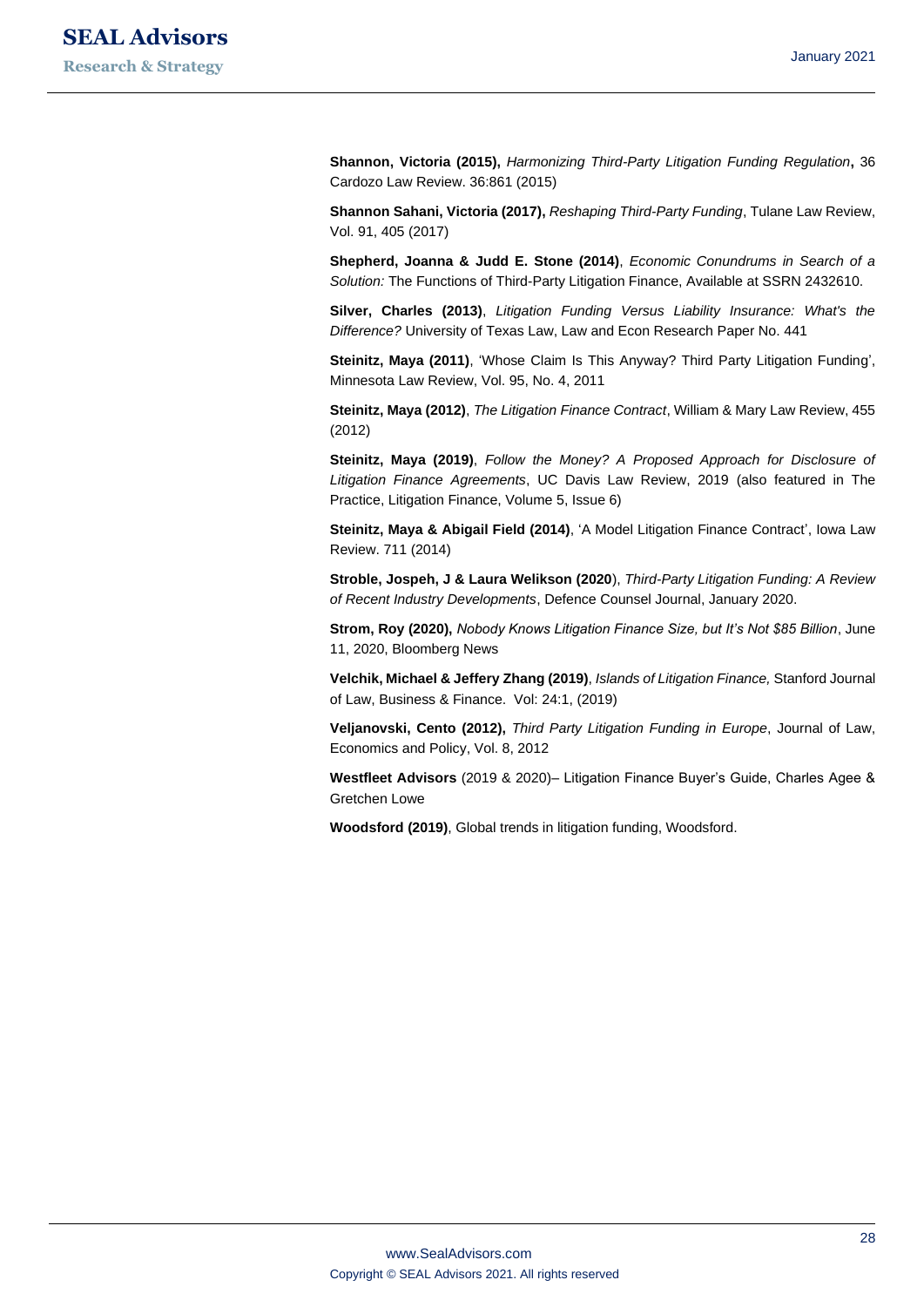# **About SEAL Advisors**

SEAL Advisors provides specialist research and survey analysis for the financial services industry. This includes bespoke research for investment managers, outsourced research for investment banks and issue-sponsored research for listed companies. SEAL also provides financial modelling and valuation services for both listed and unlisted companies.

#### **About the authors**

Scott Evans is the founder of SEAL Advisors and has a research position at London Business School (LBS). Prior to LBS, he held academic positions at the University of Oxford, University of Birmingham, Brunel University London and The Institute for Fiscal Studies. Scott previously worked in research at a number of major investment banks.

Matt Fletcher is the founder of Arrowmaker Consulting Ltd. He divides his time between London and Athens, Greece. His former roles include; Equity Analyst for Eclectica Asset Management, Pioneer Investments, Merrill Lynch and Fund Manager for Legal & General Investment Management.